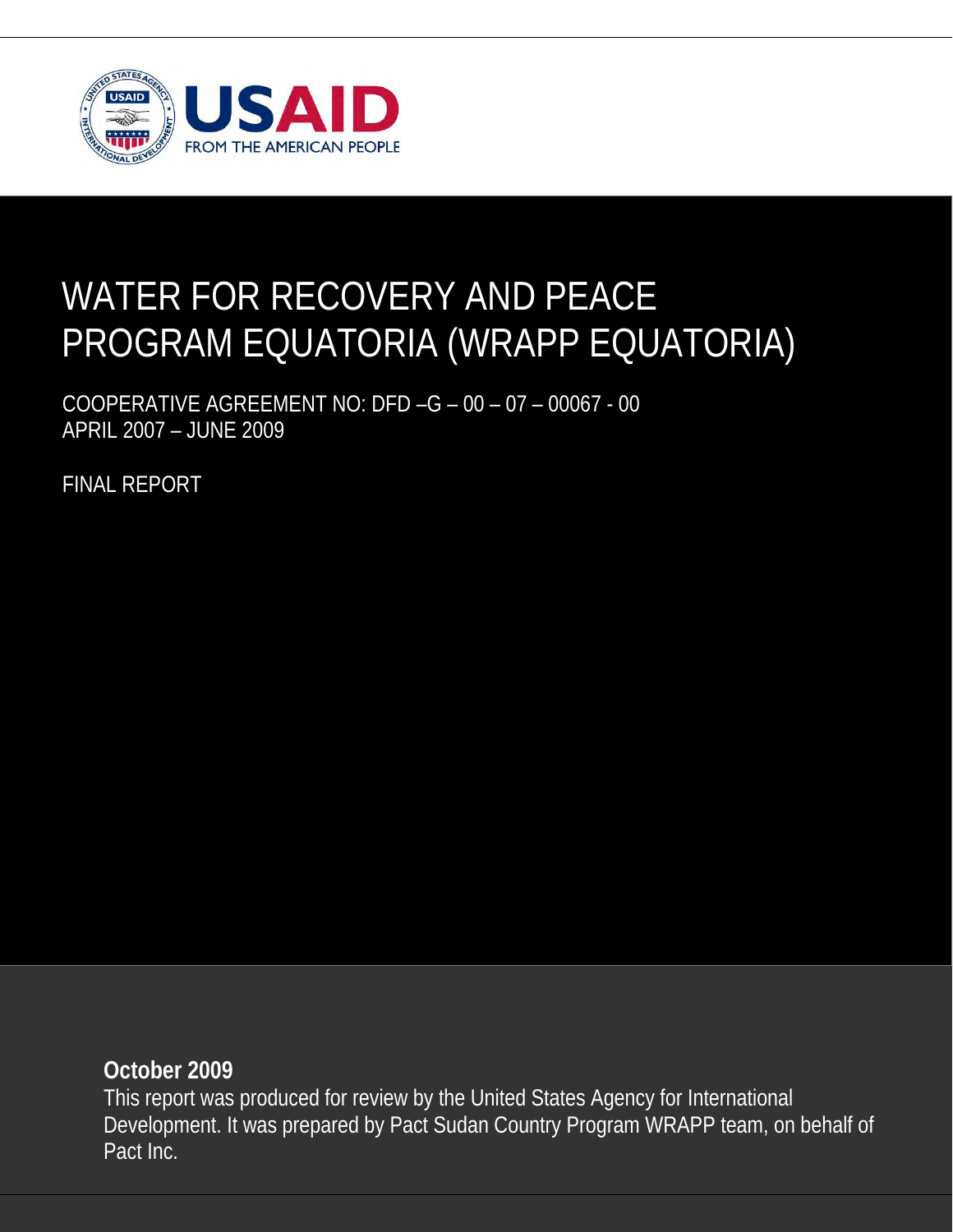# WATER FOR RECOVERY AND PEACE PROGRAM EQUATORIA (WRAPP EQUATORIA)

FINAL REPORT October 2009 Pact Sudan Country Program

## **DISCLAIMER**

The author's views expressed in this publication do not necessarily reflect the views of the United States Agency for International Development or the United States Government.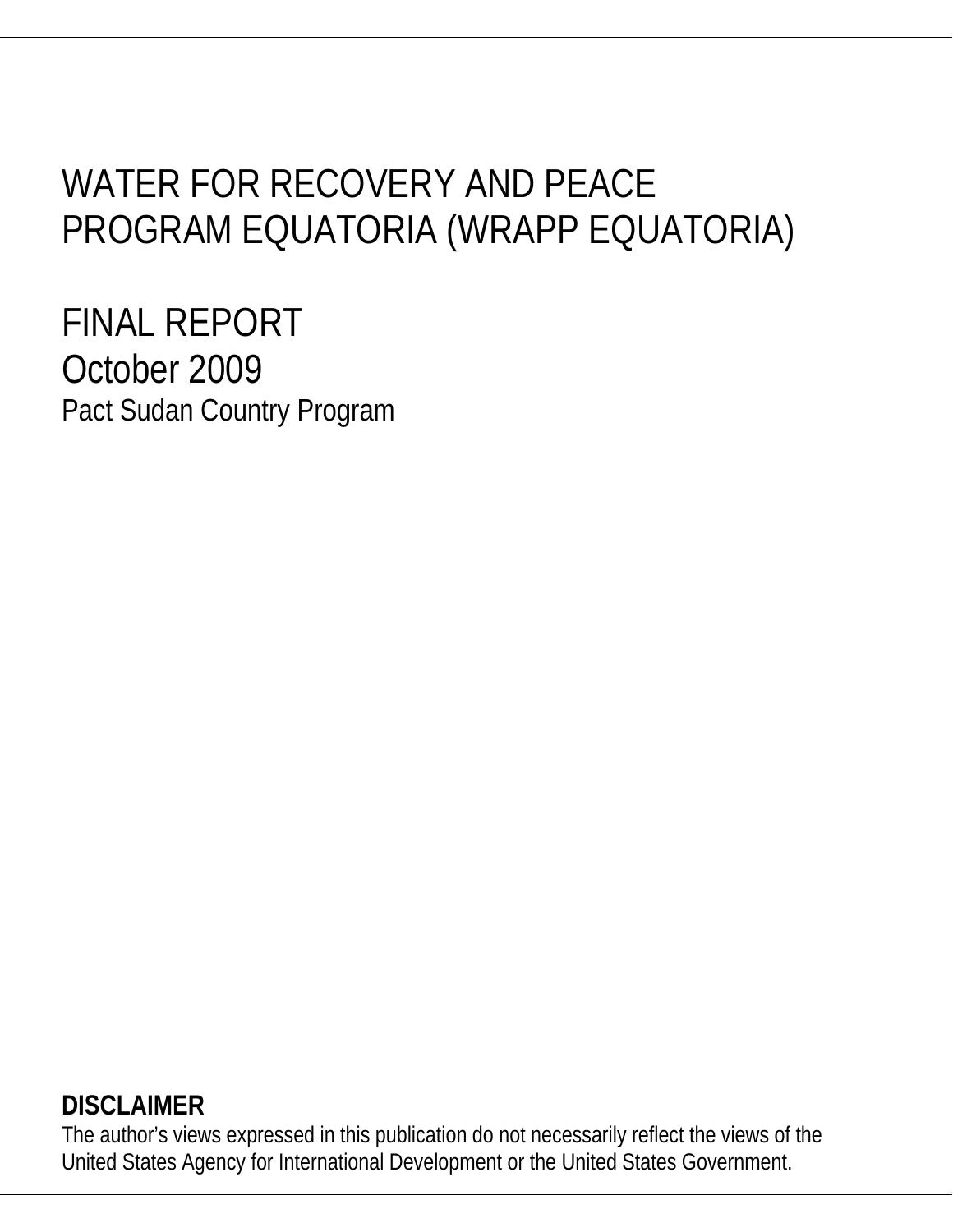## **CONTENTS**

| 1              |  |
|----------------|--|
|                |  |
|                |  |
| $\mathfrak{p}$ |  |
|                |  |
|                |  |
|                |  |
|                |  |
|                |  |
|                |  |
|                |  |
|                |  |
|                |  |
|                |  |
|                |  |
| 3              |  |
| 4              |  |
| 5              |  |
|                |  |
|                |  |
|                |  |
|                |  |
|                |  |
|                |  |
|                |  |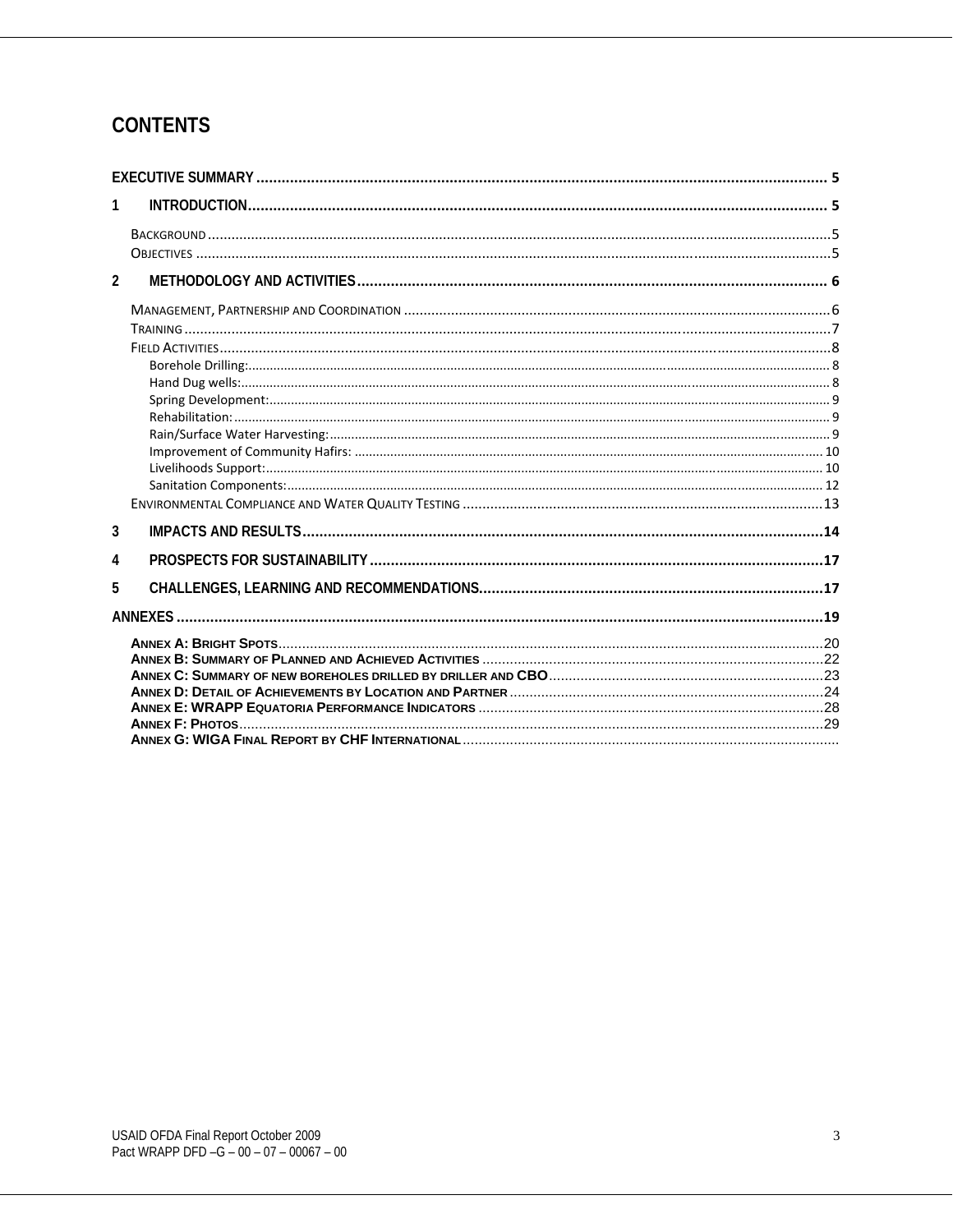#### **Acronyms**

| CALO-SS      | Community Aid Link Organisation - South Sudan              |
|--------------|------------------------------------------------------------|
| <b>CARD</b>  | Community Agency for Resource and Development              |
| <b>CAWP</b>  | <b>Community Action Water Program</b>                      |
| CBO          | Community-Based Organization                               |
| <b>CRDF</b>  | <b>Community Rehabilitation and Development Foundation</b> |
| CDO          | <b>Community Development Officer</b>                       |
| <b>CDS</b>   | <b>Christian Development Services</b>                      |
| <b>CPA</b>   | Comprehensive Peace Agreement                              |
| GoSS         | Government of Southern Sudan                               |
| <b>IDP</b>   | Internally Displaced Person                                |
| <b>INGO</b>  | International Non-Governmental Organization                |
| KDI          | Kapoeta Development Initiative                             |
| <b>LRDA</b>  | Losolia Rehabilitation and Development Association         |
| <b>NGO</b>   | Non-Governmental Organization                              |
| ODI          | Overseas Development Institute                             |
| O&M          | Operation and Maintenance                                  |
| <b>PRA</b>   | Participatory Rural Appraisal                              |
| <b>RUTAD</b> | <b>Rural Transformation and Development</b>                |
| <b>RWH</b>   | <b>Rainwater Harvesting</b>                                |
| <b>SMART</b> | Social Mobilization, Awareness and Rehabilitation Team     |
| <b>SWMC</b>  | Sustainable Water (and Sanitation) Management Committee    |
| <b>SWDS</b>  | Semi-urban Water Distribution System                       |
| <b>TDA</b>   | <b>Toposa Development Association</b>                      |
| VSF-Germany  | Veterinaires Sans Frontieres - Germany                     |
| <b>WASH</b>  | Water Sanitation and Hygiene                               |
| <b>WRAPP</b> | Water for Recovery and Peace Program                       |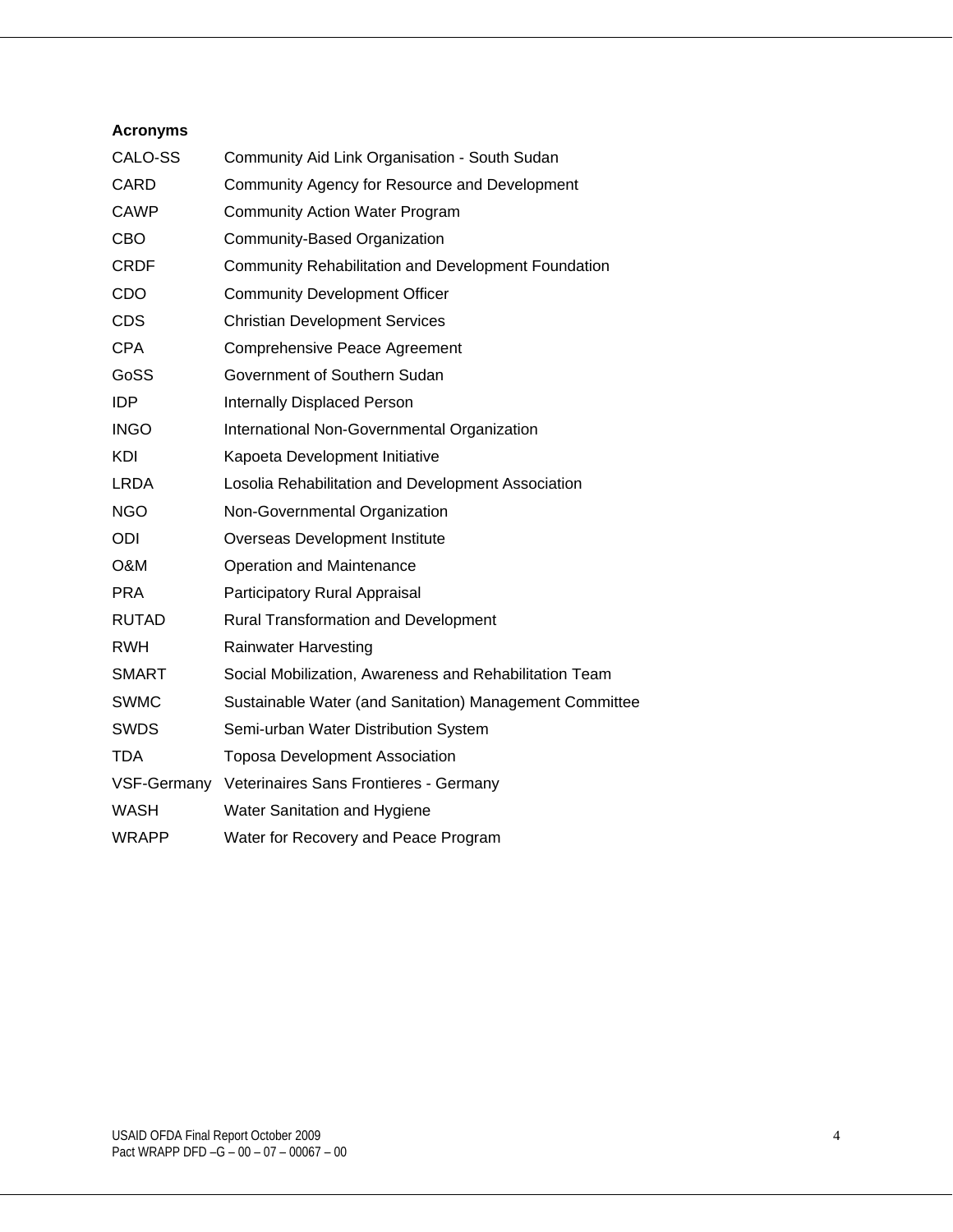## EXECUTIVE SUMMARY

The Water for Recovery and Peace Program (WRAPP) began in late 2004, after Pact Sudan received funding from OFDA for programming in Greater Upper Nile and Greater Bahr el Ghazel Regions. The WRAPP Equatoria program was proposed to extend the experience, the approach and the high level of achievements of the original WRAPP program into Eastern and Central Equatoria States, thus expanding the WRAPP program area to 9 states out of the 10 states in Southern Sudan and three areas. It began in April 2007 and, after two extensions, ended on June 29, 2009.

The WRAPP Equatoria program has been implemented in 7 counties of Eastern Eqatoria and 4 counties of Central Equatoria States. The activities of the WRAPP Equatoria program have been achieved through partnerships with Sudanese NGOs, INGOs and private sector contractors, with a strong focus on enhancing the capacity of local partner organizations. WRAPP Equatoria has accomplished the following major achievements: 92 new boreholes drilled, 70 borehole repaired, 19 springs protected, 22 hafirs expanded, 21 hand dug wells constructed, one eco-san public toilet and one school pit latrine installed, 280 household latrines dug, two rainwater harvesting schemes improved, and 23 different livelihoods improvement activities carried out. A total of more 230 Water and Sanitation Management Committees (WSMCs) have been established and took over the management of the facilities installed or rehabilitated. The program through this OFDA fund is estimated to have benefited over 100,000 people including 30,000 returnees. OFDA's funding through the WRAPP Equatoria project also allowed Pact to leverage funding from other sources to achieve additional activities in Equatoria Region including: 14 boreholes (plus 5 under another OFDA award), 3 public latrines, 24 borehole rehabilitations and 2 SWDS schemes, estimated to be providing safe potable water and improved sanitation to over 30,000 people.

## 1 INTRODUCTION

#### **Background**

Eastern and Central Equatoria are characterized by limited access to potable water, local and crossborder inter-communal clashes, pressures of returning populations on water and food, and eroded livelihoods opportunities. Pact conducted an extensive assessment in the region in 2006 and found many gaps in the water development program in the two states.

Justification for targeted intervention in Eastern and Central Equatoria was driven by limited access to water resources and by the acute lack of well-coordinated planning and information sharing by local government and NGO/UN organizations for water resource development.

#### **Objectives**

The goal of expanding Pact's Water for Recovery and Peace Program (WRAPP) into Eastern and Central Equatoria State was to improve access to sustainable, safe water for rural and peri-urban communities and returnees in Eastern and Central Equatoria through provision of 90 functioning boreholes, 30 handdug shallow wells, and 7 rain and surface water harvesting pilot activities. Borehole and hand dug well construction was designed for sustainability based on a cost-recovery plan linked to community-based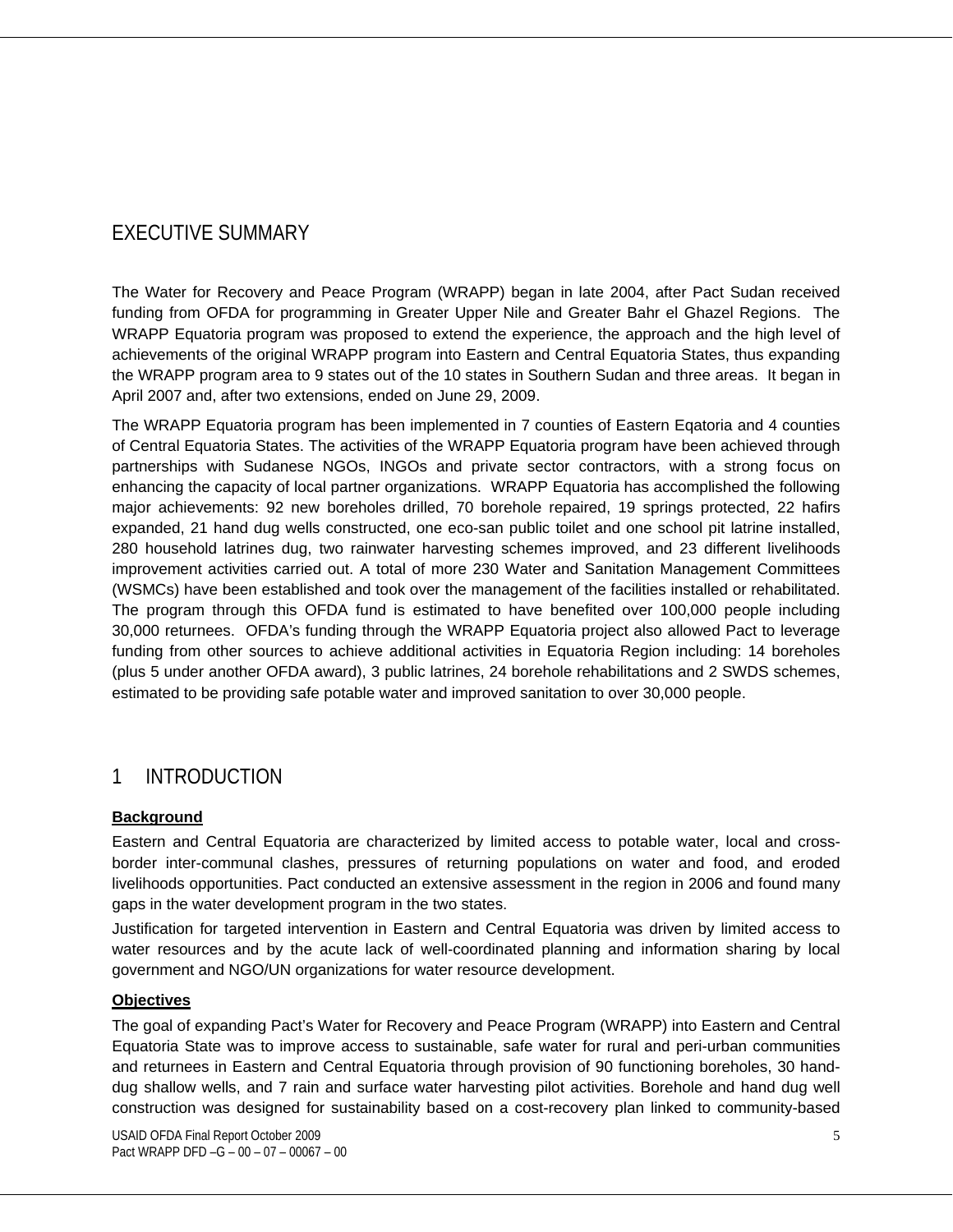livelihoods activities that would contribute to covering the costs of long-term borehole upkeep. Additionally, Pact put special emphasis on conflict mitigation, gender awareness and borehole management committee formation.

The program anticipated to impact 139,000 people (96,900 community residents and 42,100 returnees) as beneficiaries of the project. The anticipated activities and outcomes in the original 12 month WRAPP Equatoria program in Eastern and Central Equatoria are summarized below:

- 90 functioning boreholes and 30 hand-dug shallow wells.
- Seven quick-impact rain and surface water harvesting pilot projects.
- Water services impacting 139,000 people (estimated 96,900 community residents and 42,100 returnees).
- 120 sustainable water management committees (SWMCs) established.
- Eight county water associations (CWAs) established as advocacy and coordination entities.
- Increased regional capacity of Sudanese NGOs/CBOs to manage and replicate rainwater harvesting.
- Improved community-based water operations and management capacity.
- A significant reduction in inter-community conflict.
- Demonstrated community ownership and management of water resources.
- Ability to sustain the water delivery project through a community-based cost-recovery plan.
- Livelihoods activities around boreholes that generates income for operations.
- Increased inclusion of women in community affairs (50% of SWMC leadership are women).

## 2 METHODOLOGY AND ACTIVITIES

#### **Management, Partnership and Coordination**

The program has been managed by a field project coordinator based in Kapoeta town assisted by a WRAPP trainer, a technical officer, hygiene and sanitation promoter and community development officers for each of the two states, Eastern Equatoria and Central Equatoria. The WRAPP management in Juba provided project leadership, technical support, monitoring, reporting and financial management.

WRAPP started assessments in Eastern and Central Equatoria in May 2007. These assessments included coordination with all other water sector implementers in the region and with local authorities at the county level, Ministries of Physical Infrastructure at the state level, and the Ministry of Water Resources and Irrigation at GoSS level. The program assessments considered environmental issues, distributional equity, technical feasibility and impact on peace and conflict issues. Traditional and local authorities have also helped to finalize the assessments with the final identification of the borehole locations to be drilled and other inputs and support.

The assessments included a review of organizational capacity and identification of Community Based Organization (CBO) partners. Once selected, CBO's social mobilization and technical teams were given start-up training and continuous follow-up training to support their field activities. Once identified, CBOs joined in participating in the joint field assessments together with county authorities.

In addition to training and involving CBOs in assessments, Pact also provided a series of grants to many CBOs as implementing partners working at the community level. These subgrants, coupled with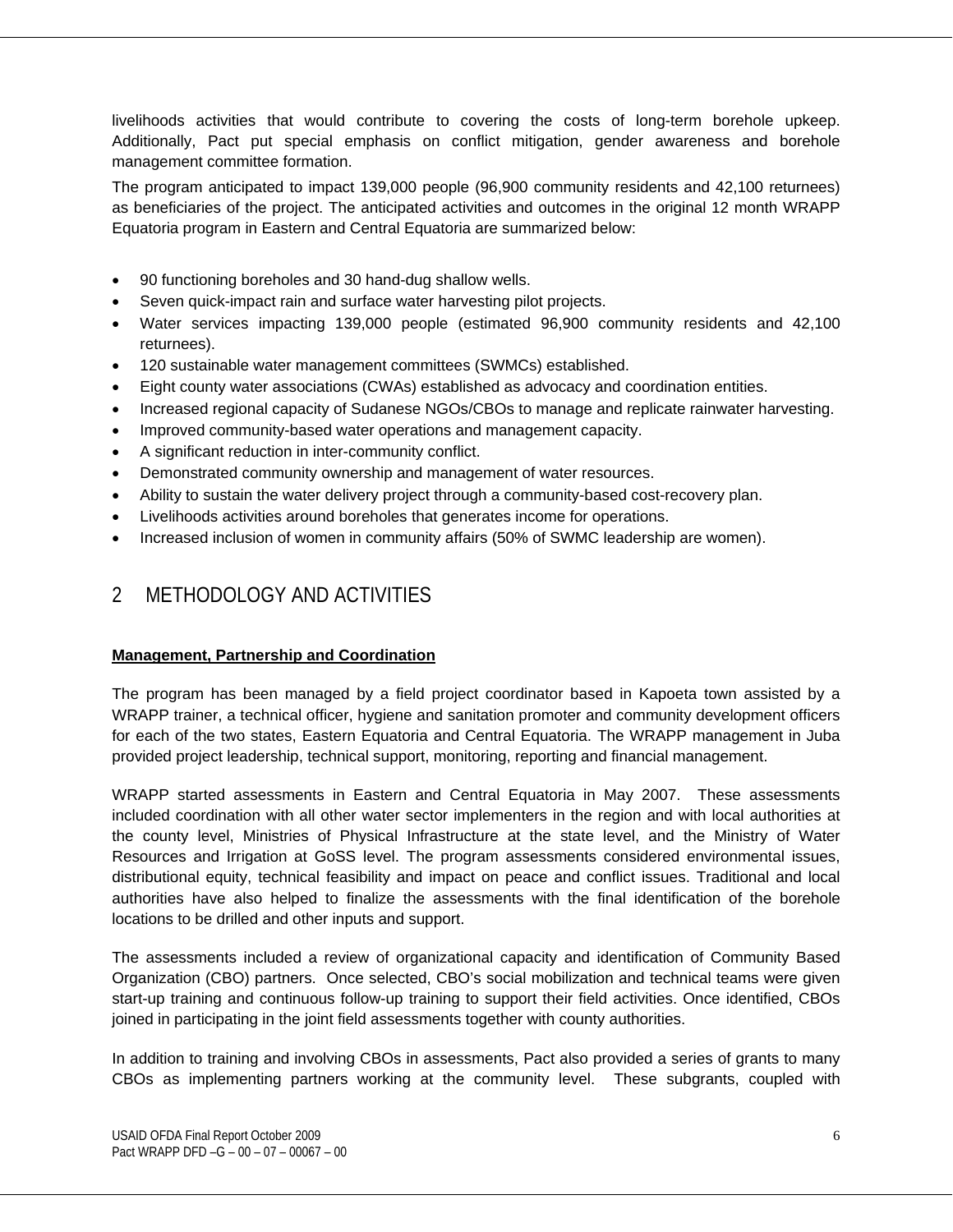contracts to drilling agencies, were the principal mechanism for implementation of field activities. Partners were engaged in five key functional areas:

- 1) Construction of new boreholes, hand dug wells and rehabilitation of existing broken hand pumps and boreholes. Nine drilling agencies were contracted for the construction of 92 boreholes, 6 CBOs constructed 21 hand dug wells, and two CBO partners were issued a grant for the rehabilitation of 70 hand pumps and borehole platforms.
- 2) Rain/surface water harvesting by expansion of community hafirs and development of springs and rock and roof catchments. Seven grants were issued under the rainwater harvesting component to 5 different CBOs.
- 3) Establishment and management of sustainable community water management committees, training in gender equity, and development of and training in borehole livelihoods activities to cover operating costs of the hand pumps. A total of more than 230 community management committees have been established.
- 4) Sanitation program with the construction of two eco-san public and school latrines and support for the construction of 295 household latrines. Most household latrines were constructed jointly with the hand dug well component and each community where hand dug wells were installed has received 10 plastic slabs for latrines.
- 5) Livelihoods programs were implemented by issuing one large subgrant to CHF International to manage and distribute 18 small grants to community associations, and by issuing 5 other livelihood grants to CBO partners.

#### **Training**

Pact's first means of capacity-building for local partners and communities is through trainings. Major trainings conducted over the course of this award include:

- 1. Two Training-of-Trainers (TOT) for Social Mobilization, Awareness, and Rehabilitation Team (SMART) members of CBO partners in Central and Eastern Equatoria.
- 2. Training for hand dug well technicians.
- 3. Livelihoods trainings for each livelihoods program supported, including technical training for butchers in Kapoeta town (total of 23 trainings).
- 4. Hygiene and hygiene management training to the management committee of the eco-san latrine in Kaya.
- 5. Hygiene and sanitation promotion training in Kit One and Lopit for household latrine construction promoters and recipients of latrine slabs.
- 6. Hygiene and sanitation training to communities engaged in the improvement of hafirs.
- 7. Hygiene promotion events at three schools.

TOT training for SMART team members revolves around borehole operation and maintenance, hygiene and sanitation, environmental issues, and peace and conflict issues that commonly arise over borehole construction. The knowledge acquired by the SMART teams in these trainings flows down to the communities through replication at the individual community level. A total of 230 water management committees have been trained and mobilized by SMARTs since the start of the program.

Trainings for hygiene and sanitation and public and household latrine management occur alongside the construction of and household and school/public latrines to fully engage the communities in the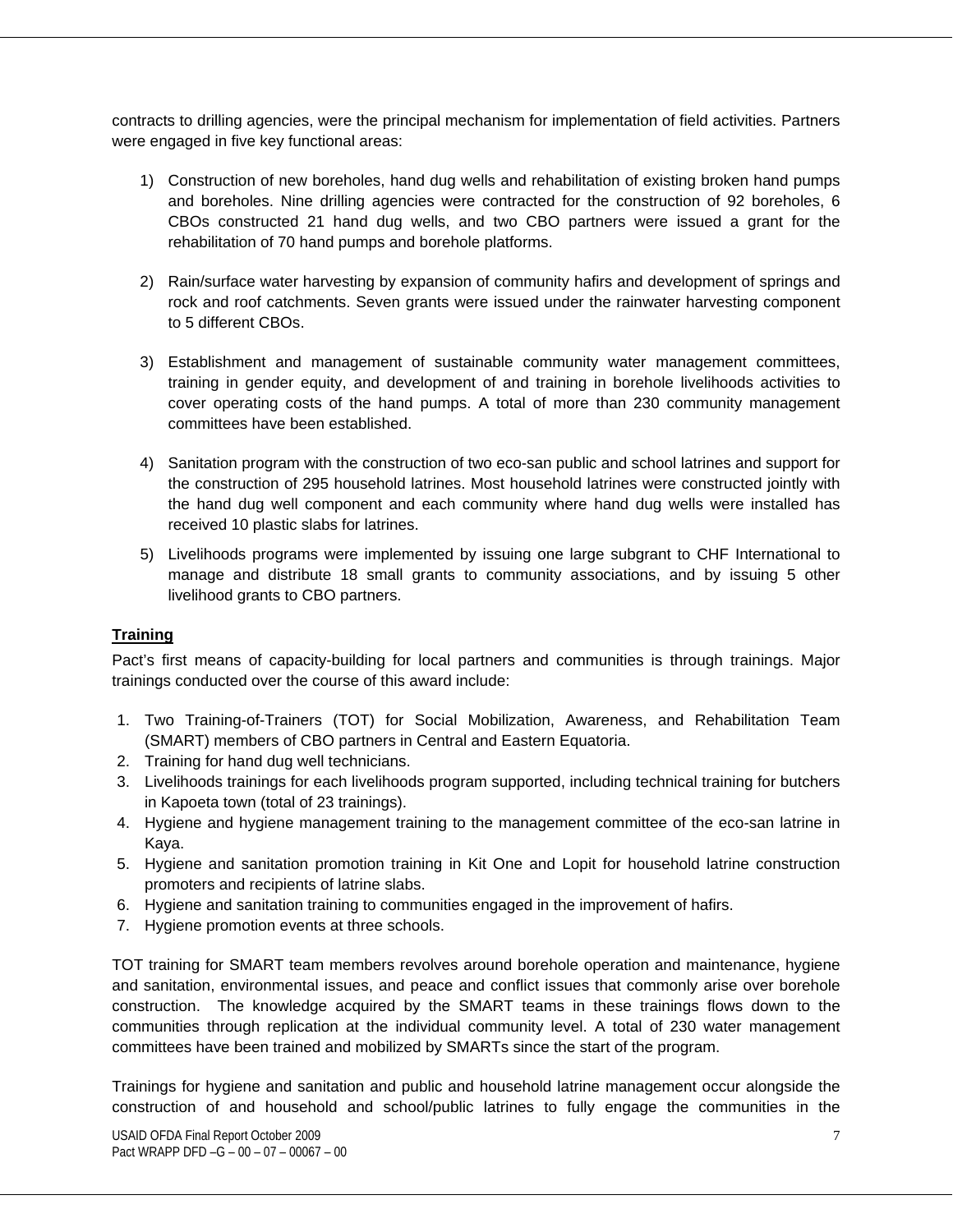construction process and ensure their full adoption of the latrines. The same is true of hygiene training around improved hafirs.

#### **Field Activities**

Field activities are primarily implemented directly by partners and contractors, with strong coordination with and monitoring by Pact field and technical staff.

#### **Borehole Drilling:**

Distribution of new boreholes across communities was decided by the local authorities in each county in consultation with payam administrators and both formal and informal leaders. The selected communities were fully involved in the actual site selection within their village. Participatory decision-making methods are used and special attention is paid to having adequate representation by women's groups and that all is done in consultation with the SWMC. In places with low water tables or otherwise difficult geology, sites were identified by geologists after extensive geophysical study, and the water committee and women's groups were informed of the decisions and reasons.

Communities are mobilized to contribute in-kind support, provide security to drillers, complete fencing and participate in hygiene awareness education. Community participation and contribution in this program was high. Both social mobilization and drilling teams expressed satisfaction with the way communities participated in most sites. Communities were able to contribute sand, gravel, and fencing materials, gave unskilled labor during the drilling process, provided food to the drillers, fetched water, provided burnt bricks, and dug the mud pits required for drilling of the boreholes.

WRAPP has supported the drilling of a total of 92 boreholes in 9 counties in Eastern and Central Equatoria States under this award. Breakdowns by geography and driller are provided in the annexes.

#### **Hand Dug wells:**

In June 2007, under a small grant from Pact, the International Federation of the Red Cross (IFRC), together with the Pact field staff, conducted an assessment in five counties and submitted their report and proposed budget to Pact. Although IFRC was the original partner identified to construct 30 shallow hand dug wells and 100 household latrines, they were significantly delayed in getting approval from its Geneva headquarters. Ultimately WRAPP was forced to cancel the partnership and implement its own hand dug well and household latrines construction program through its partner CBOs. Pact issued a number of grants to six CBOs with a program more oriented towards local capacity-building than the original IFRC proposal, which depended greatly on direct implementation by IFRC. The new approach involved an indepth Training-of-Trainers (TOT) for multiple CBOs and subsequent grants to those CBOs to implement their own hand dug well projects.

The hand dug well TOT was organized and co-facilitated by Community Action Water Program (CAWP), under a small grant from Pact, and two WRAPP trainers and the WRAPP engineer in a central location in Yei County, Central Equatoria State. The 12 technicians invited to the workshop were drawn from six CBOs from both Central and Eastern Equatoria states; CAWP, CALO-SS, CDS, CRDF, CARD, and RUTAD. The content of the TOT was adapted to be highly interactive and practical, and was based on materials used throughout Africa. It covered the major themes of: community mobilization for water source management; sanitation and hygiene promotion; the working mechanisms of hand pump (installation and troubleshooting common problems); gender sensitive water and sanitation related project planning and management; and hand dug well construction (from site selection to the installation of hand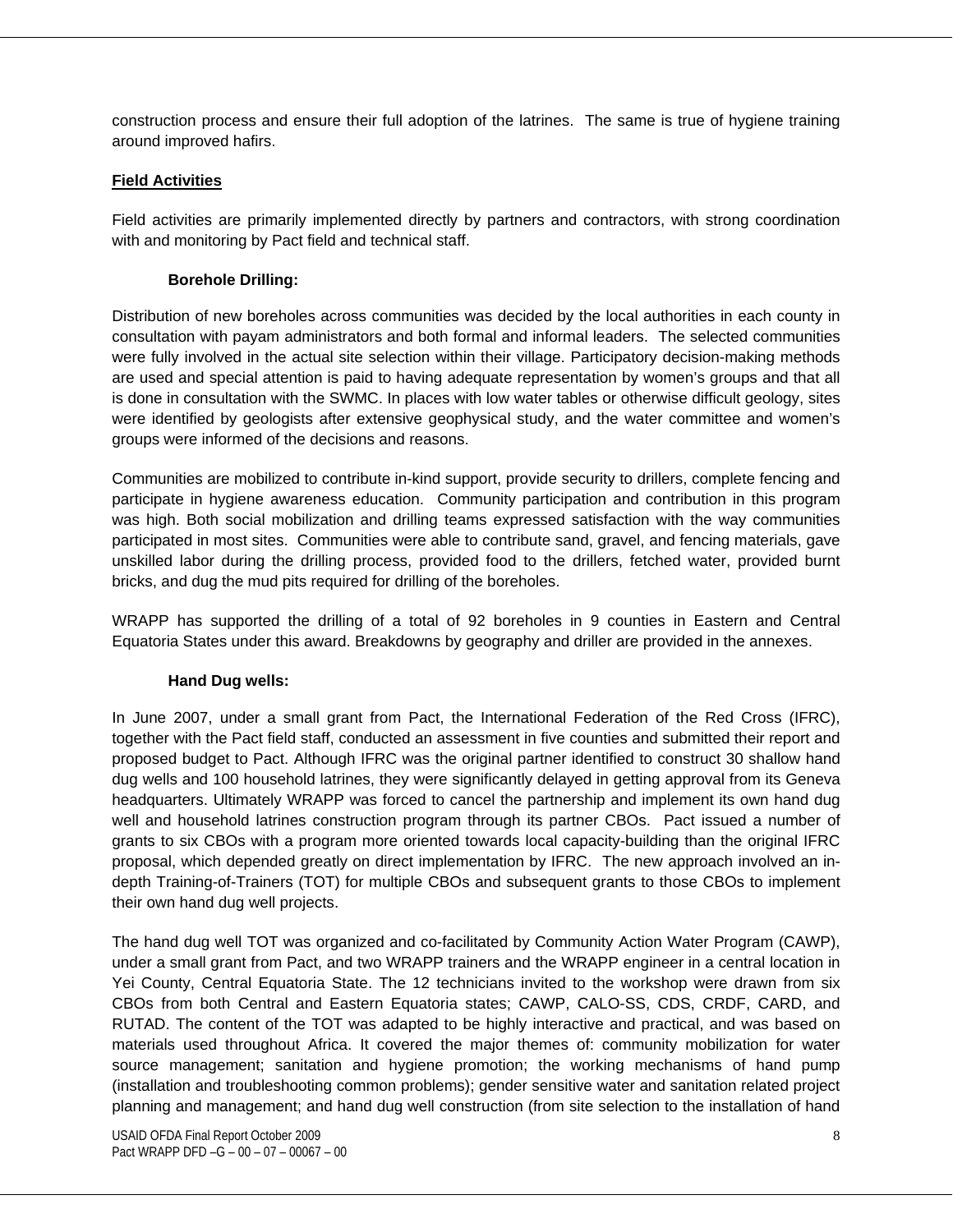pump). At the end of the training WRAPP used the experience to develop its own training manual on hand dug wells and related shallow well construction and development, which will be used for similar trainings in the future and is available to be shared by sector partners.

Through the hard work of the technicians, under close supervision and mentoring of the WRAPP field staff, the project was successfully completed in June 2009. The success of this activity has shown that effective training and mentoring can produce capable local technicians from people without any background in the technology they're asked to implement.

#### **Spring Development:**

CBO partners in Morobo county of Eastern Equatoria State came to Pact with proposals for spring development, and after field assessments confirmed the big potential for this intervention, WRAPP issued three grants to two CBOs. The CBOs constructed a total of 18 spring improvements and established water and sanitation management committees around each spring. Although unfortunately one improved spring went dry afterwards as the subsurface flow changed course, the other 17 springs continue to function properly, and in most cases producing the equivalent or more of what a hand pump deep well can produce, with the additional advantage of 24 hour flow.

WRAPP has also conducted assessment on the environmental impact and contamination risk of springs built downstream of dense population settlements, and the CBOs have conducted awareness campaigns on safe sanitation in communities living on the catchments of the spring flow.

#### **Rehabilitation:**

Although the program did not initially include rehabilitation of hand pumps, in WRAPP's assessment at the end of 2007, Kapoeta South county and communities in the outskirts of Juba town were identified to have a number of hand pumps broken and platforms that required rehabilitation. Since these counties were not slated to receive new boreholes, Pact issued two grants for the rehabilitation of 70 boreholes and hand pumps in these areas; 28 rehabilitations by COMPASS in Juba County and 42 rehabilitations by LRDA in Kapoeta South. In addition LRDA facilitated the establishment of new SWMC for 6 boreholes drilled in Kapoeta South by Pact under previous funding where the community management had been identified as inefficient or where most of the previous committee members had left the community. The rehabilitation of 42 hand pumps in Kapoeta South is believed to have contributed to the functioning of more than 70% of the boreholes in Kapoeta South, as measured by SNV.

#### **Rain/Surface Water Harvesting:**

Under a grant from Pact, Galcholo, the local partner in Budi County in Eastern Equatoria, improved and rehabilitated the rock catchment in Kimatong. Under a prime award from USAID/OTI, Pact and Galcholo constructed the original rock catchment in 2005; the structure, however, does not have sufficient storage capacity for the amount of water that the entrapment flaps collect, causing runoff into the community. Galcholo, with the supervision of Pact technical staff, built two new ferro-cement tanks of 50 cubic meters capacity each and extended the entrapment flaps to take full advantage of the existing rock formation's water collection capacity. A new, extended plumbing network and some minor repairs on the dam have also been undertaken. Community education in Kimatong to increase knowledge and awareness of sanitation and hygiene issues has also been conducted.

The outcome of this work has increased water storage—the only water supply during the dry season and an improvement in the quality of water since more water can pass more quickly from the open dam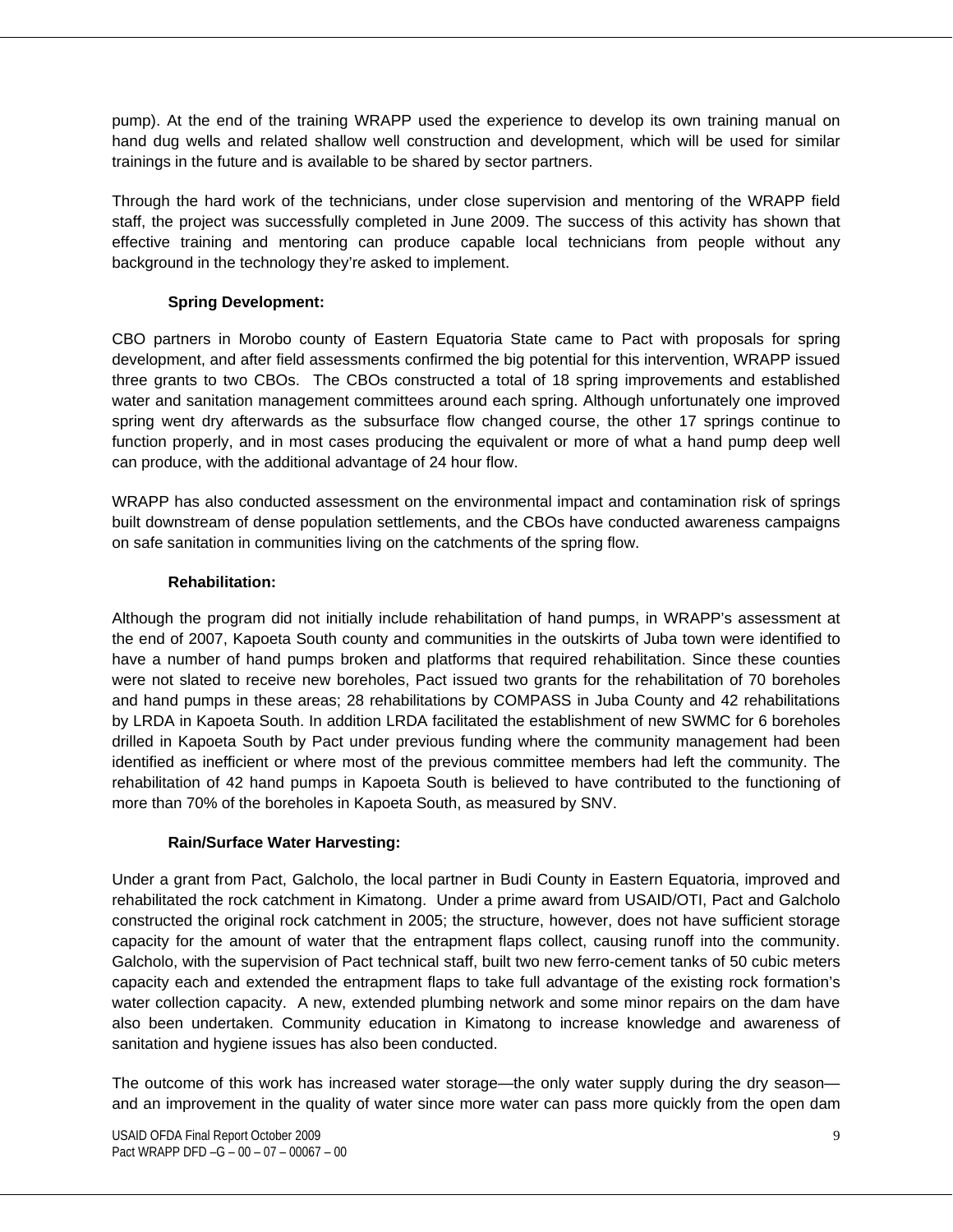into covered tanks. The water from the tanks serves two primary schools and one health facility in Kimatong.

Similarly, Losolia Rehabilitation and Development Association (LRDA) built a roof water catchment for two schools in Namura Nyang and Nachila Bur payams in Kapoeta South County. The schools had a school feeding program that was significantly hindered due to lack of water since there was no water source in the area. The provision of water through rainwater harvesting has contributed to the smooth implementation of the feeding program and was reported to have increased enrollment of young children, particularly girls. The project was implemented between March and June 2008.

#### **Improvement of Community Hafirs:**

Jie Payam of Kapoeta East County, Eastern Equatoria state, is located in the extreme northwest corner of the county. It has had no access to its neighboring towns for years, and the minority tribe of Jie people has been isolated from any trade and development activity with the neighboring populations. There are no sustainable water sources in the entire Jie Payam, and several attempts at drilling of boreholes have failed in the past. At times the whole community has migrated north to the Buma area in Jonglei state in search of water which led to bloody conflict with their neighboring communities and kidnapping of children. The assessment carried out in Jie confirmed that rainwater harvesting (water pans/dams) could be the only option for the provision of water to communities. Hundreds of existing community dug hafirs were identified and the WRAPP assessment indicated that upgrading these hafirs was the most feasible option, so Pact issued a grant to Kapoeta Development Initiative (KDI) to deepen and upgrade 22 existing hafirs.

KDI mobilized about 500 people from the Jie community to enhance the water storage capacity of these communal hafirs (owned by groups of households). KDI provided digging tools, food and non-food items, such as clothes, as incentives to the communities who have engaged in the excavation and deepening of the hafirs. The work took a total of 2 months. KDI also provided hygiene and sanitation education to the communities to protect and safely use the hafirs. Independently, the Carter Center has a presence in the area, and this has contributed to a high awareness by communities of the dangers of guinea worm and preventive measures.

#### **Livelihoods Support:**

Livelihoods grants were issued to NGOs and CBOs to train water management committees in costrecovery methods and to develop appropriate livelihood initiatives, linked to sustainable water management.

Under the local livelihood activities, five grants were issued to support: (1) marketing of vegetable products, (2) construction of a warehouse for storing food items, (3) start-up of a nursery, (4) milk production and food preparation, and (5) butcher stalls and a slaughterhouse. A sixth grant was issued to CHF to distribute funds and train and manage 18 local livelihood activities centered on the water points supported by Pact, as described further below.

#### *Market Access and Food Storage*

SNV and Christian Development Services (CDS) began a partnership to improve the marketing of vegetable products from Nagichot to larger markets in the region, and Pact was able to support this effort through complementary funding for community organizing and infrastructure development. One grant was provided to CDS to allow them to facilitate the formation of a marketing committee of 7 members,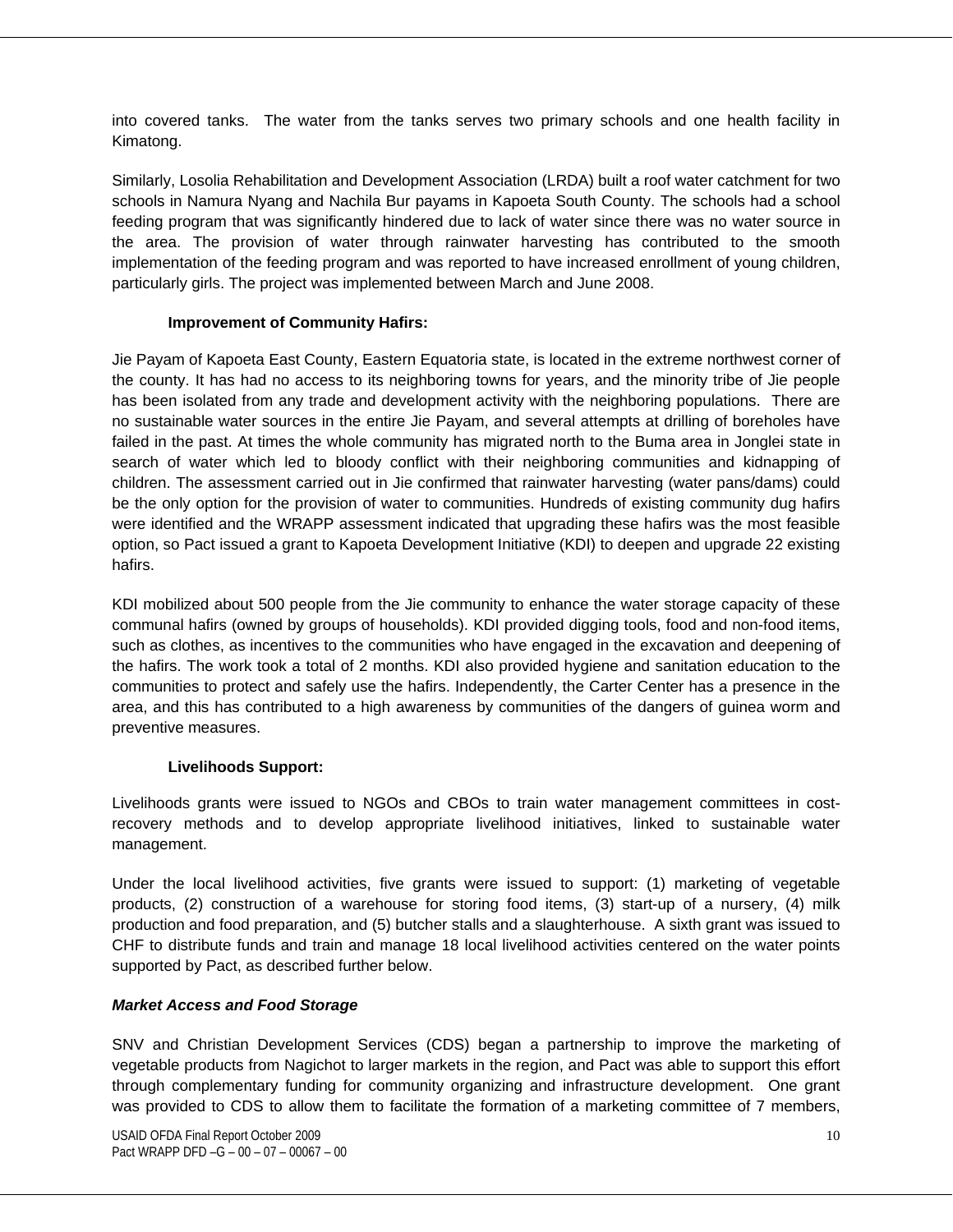including 3 women and support the committee as it works with SNV and to develop a marketing and business plan. Through a second grant from Pact, CDS also constructed a food storage facility in their compound in Chukudum for storing vegetables and other products collected from the farmers before delivering them to the market. CDS also hired trucks to assist in the transport of vegetables from Nagishot to Chukudum and larger commercial centers like Kapoeta.

Pact water activities in Nagichot, including water shed management and spring protection, are also a strong complement to the direct livelihoods activities. These improved sources of water will assist farming activities during dry seasons, thereby reducing farmers' dependence on timely rain and increasing the quantity of goods to be sold in the market.

#### *Nursery*

In Chukudum, Budi county, the river coming from Nagichot had recently begun to dry up by the end of the dry season. Locals say that this river used to flow throughout the year and that the drying up was being caused by deforestation in Chukudum and in Nagichot, mainly related to excessive cutting of trees for firewood and building, and slash and burn methods of subsistence farming. The livelihoods project in this community had the triple goal of supporting livelihoods, increasing awareness regarding the forest cover's direct correlation to water supply, and reclaiming the Chukudum hillside vegetation cover in pursuit of the long-term goal of increased forest cover and a sustainably improved water supply.

Under a grant from Pact, Christian Development Services (CDS), a CBO from Chukudum, established a nursery to create a low-cost local source for seedlings both for reforestation and for fruit production. The nursery promoted planting of 7 different types of fruits including orange, lemon, tangerine, and bread fruit for local consumption and commercial production, along with the planting of trees, shrubs and other plants to improve the vegetation and forest cover in the surrounding watershed. A total 37 different species of tree and fruit seeds certified by the GoSS Ministry of Agriculture and supplied from Kenya were given to the nursery as start-up inventory. CDS also carried out a variety of awareness raising activities among the local population and organized training for local farmers in sustainable agro-forestry techniques. A consultant was hired to conduct a survey of the area's indigenous forest and produce a list of locally indigenous trees and their uses, and then trained nursery staff to promote effective planting and utilization of these plants.

#### *Milk Production and Food Preparation*

A partnership agreement was reached with Land O'Lakes to jointly support a cooperative with materials and training to expand their processing of milk and other food products for the consumer market. Land O'Lakes agreed to conduct training for the women of the cooperative focusing on the sanitation and hygiene component of milk production and effective use of the material used in milk storage and sale, and WRAPP agreed to procure the equipment and materials. Despite some delays in identifying and contracting with venders who would be able to supply the necessary materials, WRAPP was able to procure and deliver these to the cooperative; however, Land O'Lakes unexpectedly withdrew its support to the cooperatives, and planned trainings were suspended.

#### *Slaughterhouse and Butchers Training*

One of the main issues in Kapoeta involves sanitation and hygiene surrounding the use of the local slaughterhouse and the unsanitary manner in which meat is sold at the market stalls. In addressing these issues, WRAPP worked in collaboration with SNV and VSF-Germany, who constructed the Kapoeta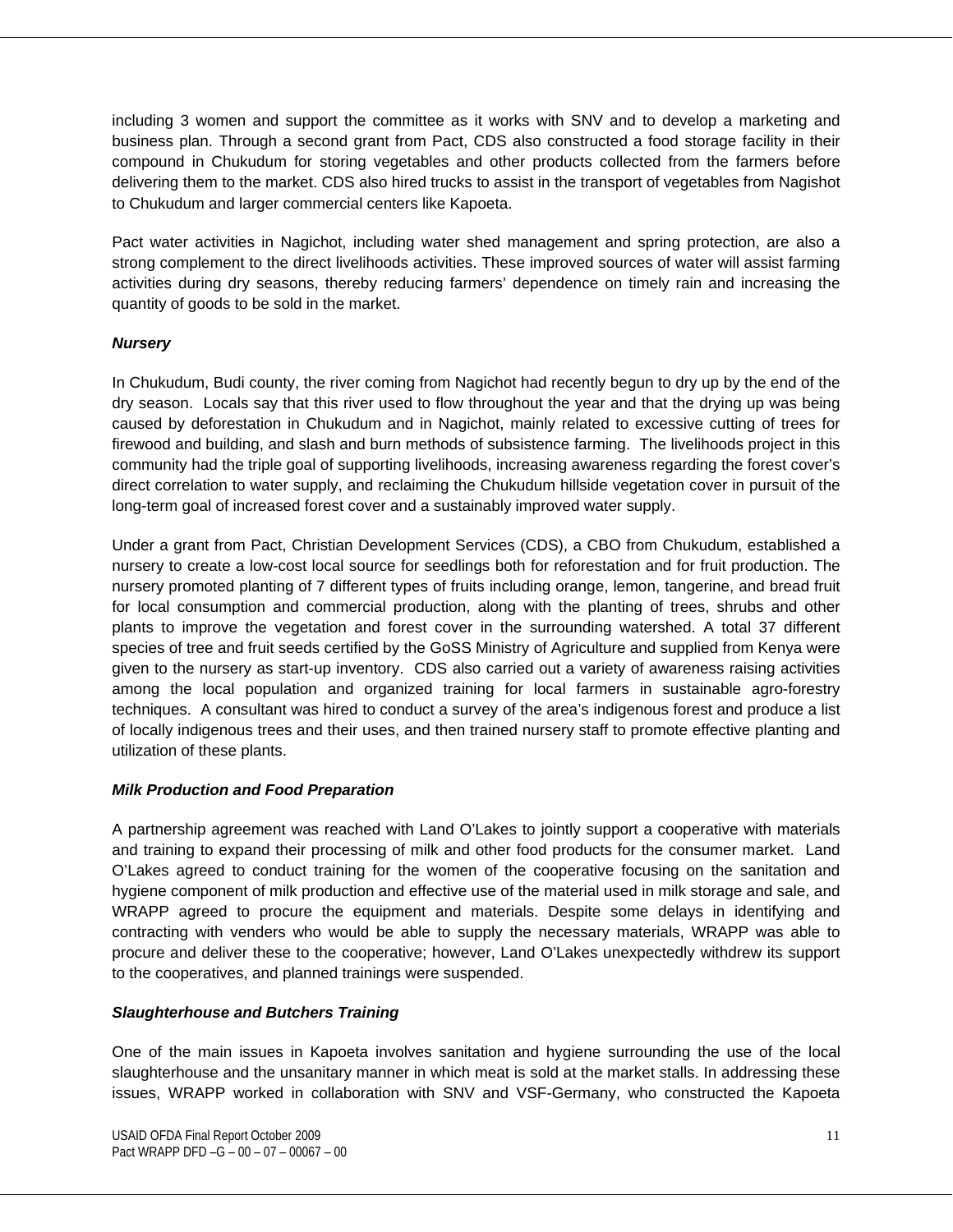slaughterhouse in 2004 and renovated a new one in 2007. A grant was issued to KDI to mobilize the butchers association, coordinate trainings with SNV and construct facilities. WRAPP and KDI worked with the local butchers association and individual butchers to address hygiene and sanitation issues and provided support to infrastructure improvements that would contribute to more sanitary conditions. A shelter was constructed by KDI for butchers to sell meat in a sanitary manner, and sanitation kits were provided consisting of cutting slabs, meat storage units for insect contamination protection and jerry cans to ensure the butchers would have water for cleaning. The butchers were taken through training on hygiene and sanitation and how to handle and sell meat in a sanitary manner. The meat market is now used and managed by the butchers association.

#### *Water Related Income Generation Activities (WIGA) by CHF*

Women for Women International (WfW) was the originally proposed grantee for this activity; however, this partner became unresponsive to Pact's requests to formalize an agreement and did not mobilize to initiate an assessment or work in Equatoria, causing considerable delays in meeting the goals of this activity. As a result Pact opened discussions with the CHF International, which had extensive and ongoing experience with livelihoods projects in Equatoria, and CHF submitted its proposal for Water Related Income Generation Activities (WIGA) in Lainiya county in July 2007. After approval by OFDA of the change in partnership, Pact funded CHF's activities in Lainiya county and later extended support for work in Morobo county, where the project also drilled numerous new water points.

CHF conducted an initial assessment in communities that had been directly impacted by Pact's waterrelated activities to determine what type of income-generating activities would benefit them and elicit requests from communities for this support. They received several proposals and selected 18 for funding. CHF provided management training, and where needed, specific skills training, for the group members. Several livelihoods activities ranging from carpentry, beekeeping and fish farming have been included in the program. Further information about CHF's WRAPP funded program can be found in their final program report, included in the annexes.

#### **Sanitation Components:**

#### *Public Latrines*

The initial plan for a public latrine in Kapoeta town included the granting by local authorities (or a private donor) of land for this purpose, however it was discovered that land is too valuable a commodity in this strategic location, and thus could not be negotiated without cost. A second possibility was to move the construction of a latrine to the Kapoeta South primary school in Kapoeta town, where the girls toilet built by GTZ had collapsed, and this had kept some girls from coming to school. WRAPP was approached by the school administration and the request was supported by local authorities, so WRAPP provided a subgrant to the local NGO KDI to construct a single block Mobilet (prefabricated latrine) with four cubicles and two washrooms for girls. The facility has helped increase girls enrollment the school and community have greatly appreciated the investment. School administrators have taken full charge of its management.

An eco-san public latrine was also constructed in the border town of Kaya, after the planning for Numule town was unsuccessful due to similar land allocation dispute that couldn't be resolved by the local authorities. Eco-san latrines are designed to separate liquid waste from solid waste and allow it to be drained to a soak-away pit. This process allows for solid waste recycling into fertilizer and also helps to significantly reduce odors by allowing the sludge to dry quickly in shallow pits which are augmented by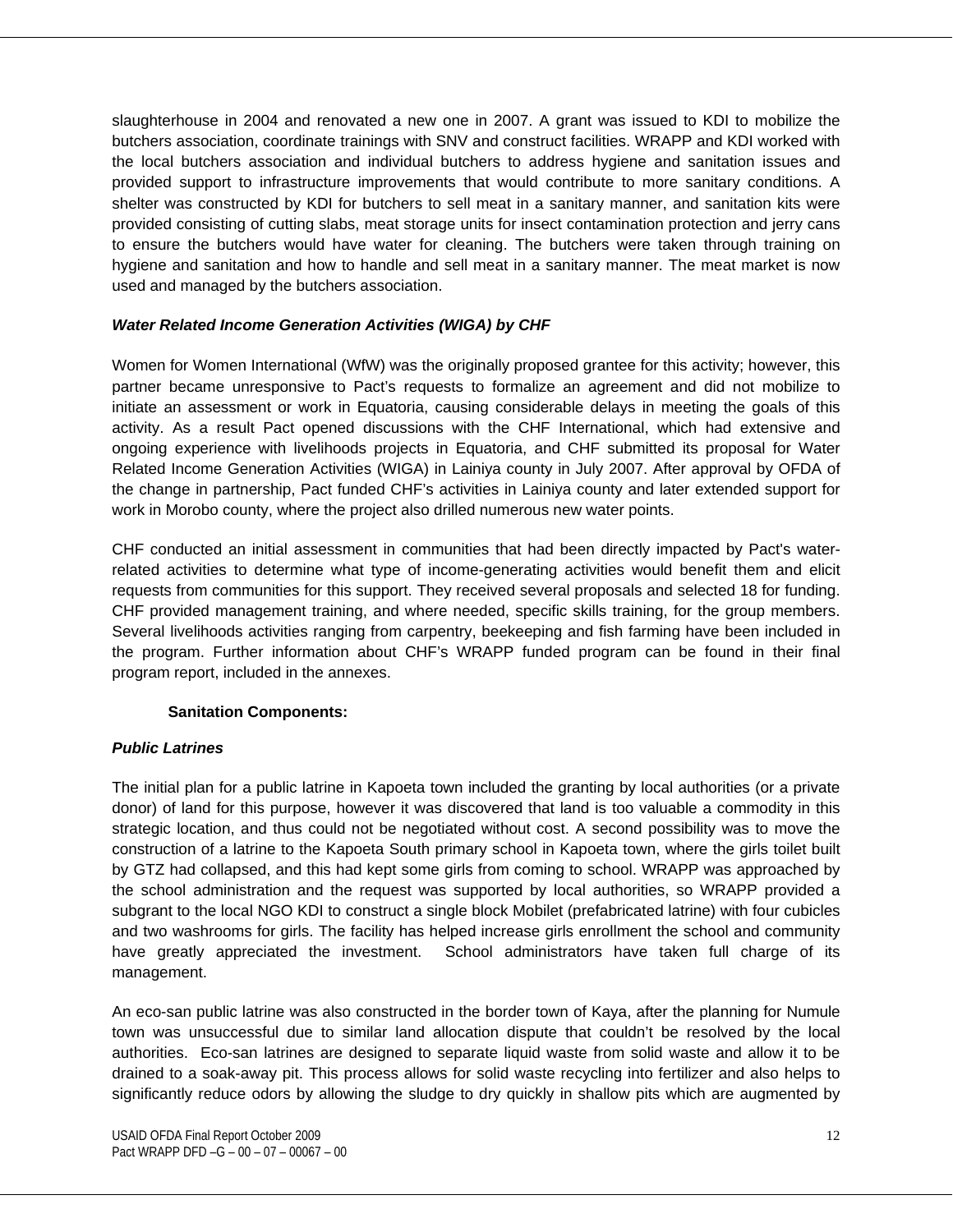heat intensifying metal sheets. Installing an eco-san latrine at the border crossing in Kaya is strategic for two reasons. The high population density and constant flow of truck drivers, who often spend the night outside any formal accommodations, made the previous lack of available public latrines a considerable public health hazard. Eco-san latrines were a particularly appropriate technology as they are common in Uganda, and so the population of Kaya and those traveling through Kaya were more comfortable with this style of latrine, and therefore more apt to utilize it. A 7-day training on hygiene and sanitation and management of eco-san latrine was provided by Pact training staff as well as the eco-san specialist who constructed the latrine to Kaya Health Department staff, teachers, youth and women's group members. The 20 training participants elected a committee who is responsible for the management of the eco-san.

WRAPP now has a plan to scale up construction of eco-san latrines based on the experience in Kaya.

#### *Household Latrines*

A total of 295 household latrines have been constructed by members of the beneficiary families through facilitation, training, and construction monitoring by local CBOs. The program was based on a demand driven approach whereby households willing to dig a pit and construct the super structure are provided with either plastic or concrete slabs. The household latrine construction coordinated by the Acholi Women Development Association (AWDA) in Kit One village of Magwi County has been amongst the biggest success stories in the WRAPP Equatoria program, and hundreds of additional households who didn't get the chance to participate in this project have requested slabs to complete their own latrines. The hygiene and sanitation trainings in these communities were received with high enthusiasm, and a number of returnee families have also benefited from the program. 75 households who built household latrines in Magi and Lafon county also have hand washing facilities.

#### **Environmental Compliance and Water Quality Testing**

Throughout the implementation of this project, WRAPP conducted environmental impact assessments, in line with USAID requirements. In addition, arsenic testing has been conducted at 79 new water sources.

The program took considerable efforts to carry out a systematic environment assessment of each activity before it was initiated. Physical on-site assessment of planned activities were carried out during site identification with the involvement of local communities, and remedies were recommended where environmental concerns were raised in projects such as spring development and hafir expansion.

The program included training Pact as well as partner staff in USAID's environmental compliance requirements; coordinating with local government on findings and recommendations; and monitoring each project site for compliance to USAID's environmental requirements as well as following environmental recommendations made by Pact's environmental officer. All the boreholes were tested for levels of arsenic contamination in the water as part of borehole handover from drillers to community committees, and all tested negative.

Practices that promote water quality were also promoted through environmental education, which created awareness on the best practices for conservation around water catchments. WRAPP also coordinated with local partner NGOs to strengthen hygiene and sanitation messages as pertain to sanitary means of water collection, transport and storage.

Finally, in WASH coordination and planning forums Pact Sudan has advocated for environmental impact assessment and sharing experiences with other stakeholders.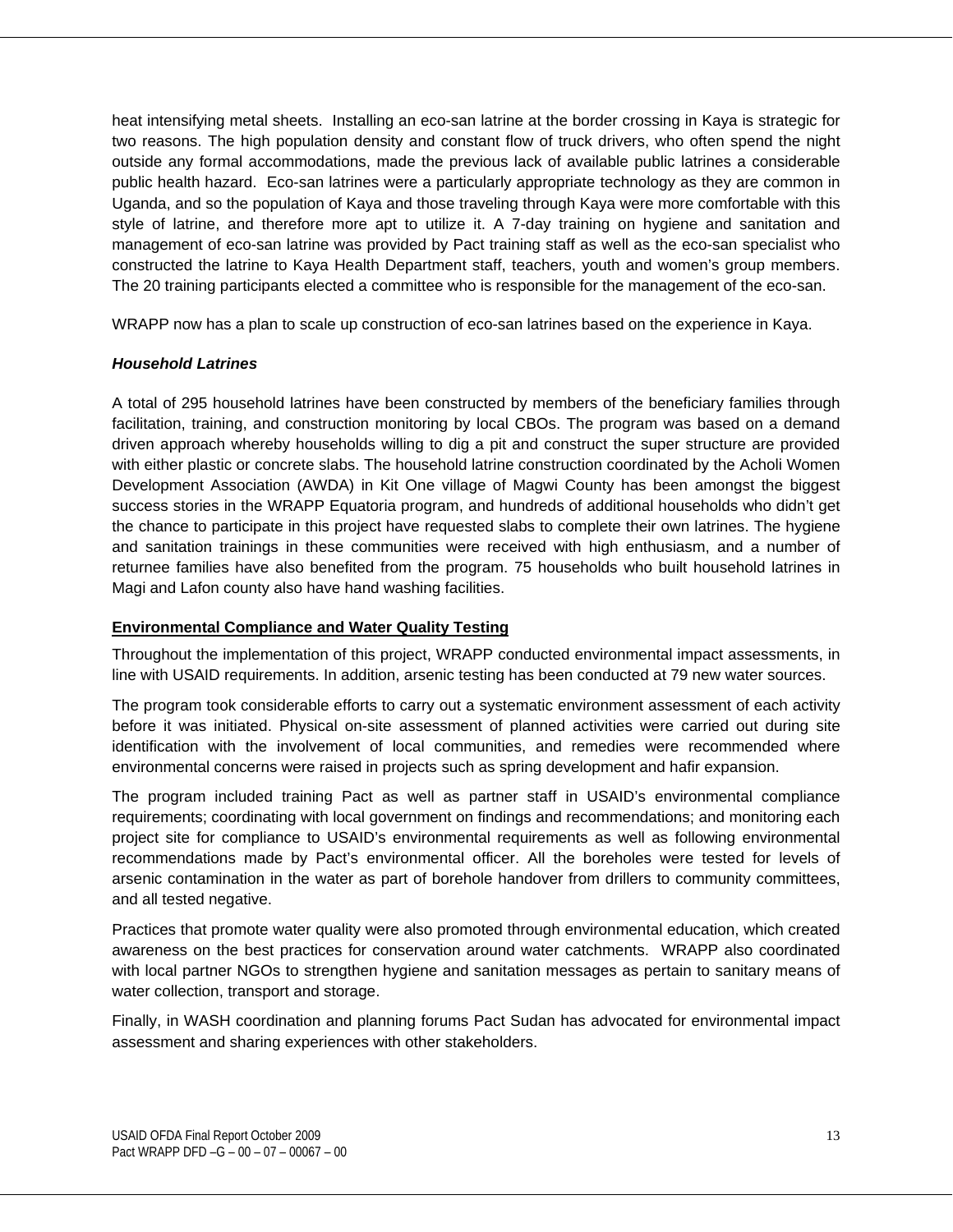## 3 IMPACTS AND RESULTS

The provision of water points in most locations has spurred local development in terms of expanding market centers and building of schools and health facilities. Wherever the program supported provision of new water points it has promoted peaceful coexistence of host communities and returnees by minimizing competition over scarce water resources. The project was always introduced to the host communities with discussion with all stakeholder groups about the importance of making sufficient water available to everyone, and the importance of equitably sharing this resource.

The program has seen a significant involvement of women and youth. In most communities where the youth and women have been culturally sidelined in decision-making, the project has been able to give them voice and a forum for engagement in issues affecting their lives. Youth and women benefit through this new opportunity to be involved in decision-making, and through the knowledge acquired and their direct use of the new facilities; all of this has contributed to their economic and social empowerment.

The local technical capacity at the community level to attend and repair hand pumps has been improved and enhanced through on the job training during installation by drillers, and pre- and post-training by the social mobilization team. Supply of spare parts and tools by the drillers at the end of the drilling program has increased the availability of stocks at the local level, and communities have been able to make their own repairs when pumps are broken. The many experiences shared with field staff of communities repairing their hand pumps have provided clear evidence that the capacity for operations and maintenance has been effectively transferred to the local end user level. The impact of this local capacity-building approach on the sustainability of this project is considerable. Anecdotal evidence of proper management and follow up on maintenance by the users in communities supported by WRAPP contributing to a sustainable life of the water sources contrasts against numerous observed cases of other water points drilled in the area, but left without any community management in place, and often found in disrepair and no-longer functioning.

The program also supported permanent resettlement of returnees. Most returnees have been reluctant to return to their original home villages due to the lack of services there. Although there has not been systematic quantitative data collected on the actual number of returnees, the WRAPP field staff, through their interaction with communities, estimated that more than 30% of the beneficiaries of this program are returnees from Uganda, Kenya, Congo and other neighboring countries. Many returnees from Khartoum and major towns within Sudan have also been members of the returnee community covered in this program.

The impact of the entire WRAPP program on community livelihoods comes from both the direct livelihood support to increase income generation, and from the many benefits of additional water points. The public health benefits of clean and more abundant water sources contribute to less sickness and therefore more productive days. Children in the more than 200 communities provided with new and rehabilitated water points and sanitation facilities were relieved from the extra burden of searching for water and are now able to attend school. Women have expressed their happiness as well with this burden relieved and claim that they have been using the time saved for additional livelihoods activities such as farming, trading and taking care of their homes.

The table below summarizes planned versus actual achievements:

**Table 1: Summary of Targets Planned and Achieved**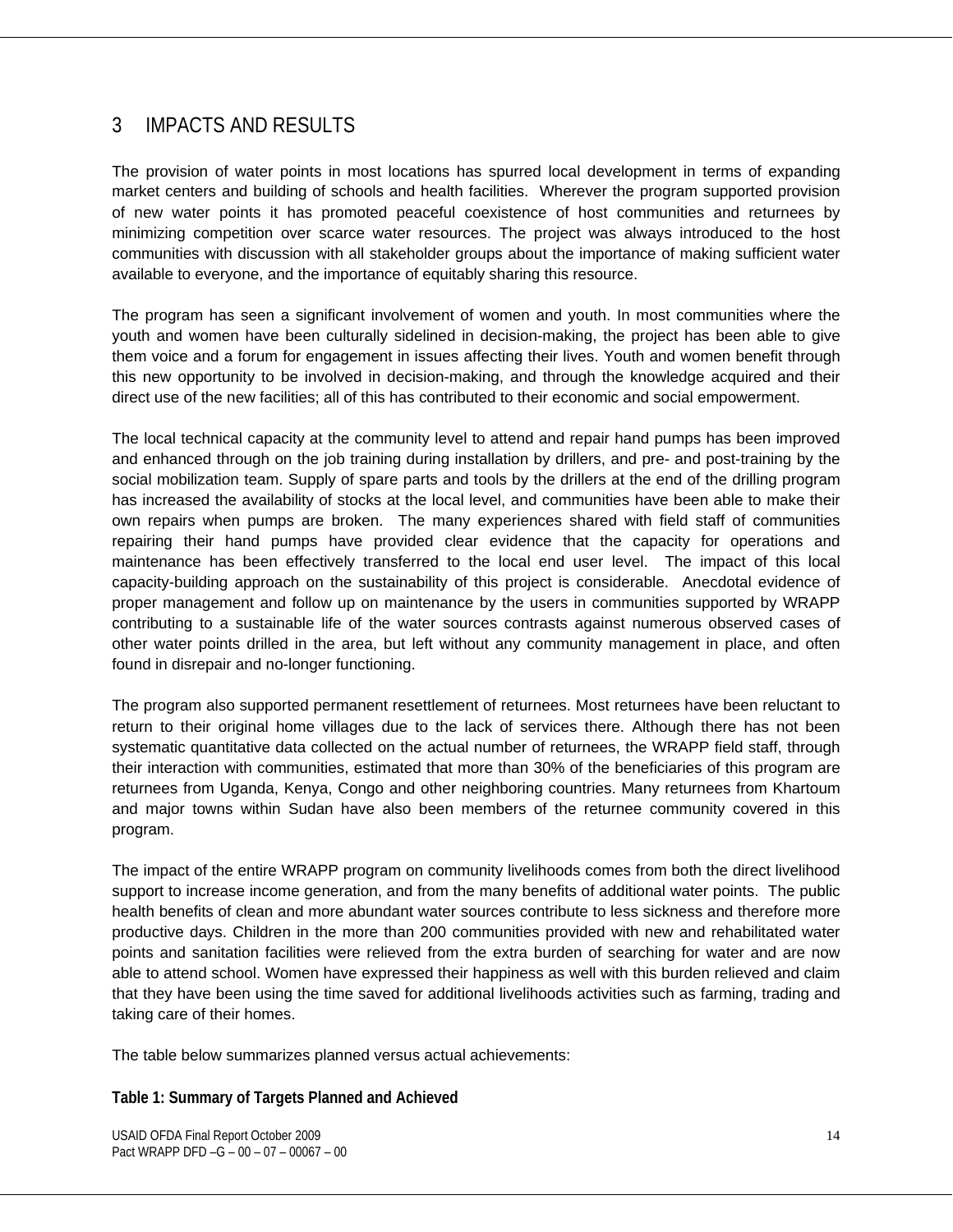| <b>No</b>      | <b>Activity</b>                                   | <b>Planned</b> | <b>Achieved</b> |
|----------------|---------------------------------------------------|----------------|-----------------|
|                | New boreholes                                     | 90             | 92              |
| 2              | Shallow hand dug wells                            | 30             | 21              |
| 3              | Spring development                                |                | 19              |
| $\overline{4}$ | Rehabilitation/repair of boreholes and hand       |                | 70              |
|                | pumps                                             |                |                 |
| 5              | Surface/rainwater harvesting                      |                | 24              |
| 6              | Establishment of sustainable water and            | 127            | 230             |
|                | sanitation management committee                   |                |                 |
| 7              | <b>Establishment of County Water Associations</b> | 8              |                 |
| 8              | <b>Household latrines</b>                         | 200            | 295             |
| 9              | School and public latrines                        |                | 2               |
| 10             | Livelihoods activities/grants                     | 10             | 6 *             |

\* One out of the six grants was issued to CHF, and this grant consisted of 18 small grants issued and managed by CHF.

The program surpassed its targets in 4 out of 7 activity areas, and achieved outstanding results in 3 additional areas that were not originally planned for in the project, but that have contributed considerably to meeting the goal of the project. It implemented only 70% of shallow hand dug wells originally planned, and did not ultimately participate in the establishment of County Water Associations, as this was carried out by other organizations as described below. In livelihoods activities, the number of activities actively carried out by Pact masks the many achievements of the small grants program managed through a subgrant to CHF, which Pact believes likely achieved far above the original target in this area.

The WfW partnership was originally slated to support to the establishment and capacity-building of County Water Associations (CWAs). This CWA program was taken up by SNV as part of their long term funding and program support to Eastern Equatoria State County Water and Sanitation Departments in greater Kapoeta area and Ikotos. The Government of Southern Sudan has also restructured the local governments and the establishments of County WASH Departments has been under review by the concerned Ministries at GOSS level. Since the end of 2008, the Ministries of Physical Infrastructure (MPI) at the state levels have started assigning Water, Sanitation and Hygiene (WASH) Officers at the County level. Roles and responsibilities have not yet been clearly defined. However, WRAPP has been closely working with the Ministry of Water Resources and Irrigation (MWRI) at GOSS level and MPI at the state levels and actively participating and contributing to strategy development and capacity building needs identification with the newly established WASH departments at the County levels.

More than 100,000 people have benefited from the program. The table below summarizes the estimated number of people that have directly benefited from the program and comparison is presented with the proposed beneficiary figures in the original proposal.

| Sub-region              | Est. Pop.<br>(residents &<br>returnees)<br>directly served<br>by WRAPP<br>(Proposed) | <b>Ethnic</b><br>Pop.<br>Impacted<br>by WRAPP | Est.<br>Pop.<br>served* | <b>New</b><br>boreholes | Rain &<br>surface<br>water<br>harvesting | Hand Dug<br>wells | Spring<br>Protection | Rehab. of<br>hand<br>pumps |
|-------------------------|--------------------------------------------------------------------------------------|-----------------------------------------------|-------------------------|-------------------------|------------------------------------------|-------------------|----------------------|----------------------------|
| Eastern Equatoria State |                                                                                      |                                               |                         |                         |                                          |                   |                      |                            |
| Kapoeta East            | 30,500                                                                               | Toposa,<br>Nyangatum                          | 8,640                   | 12                      | 22                                       |                   |                      |                            |

**Table 2: Geographic Distribution of Activities**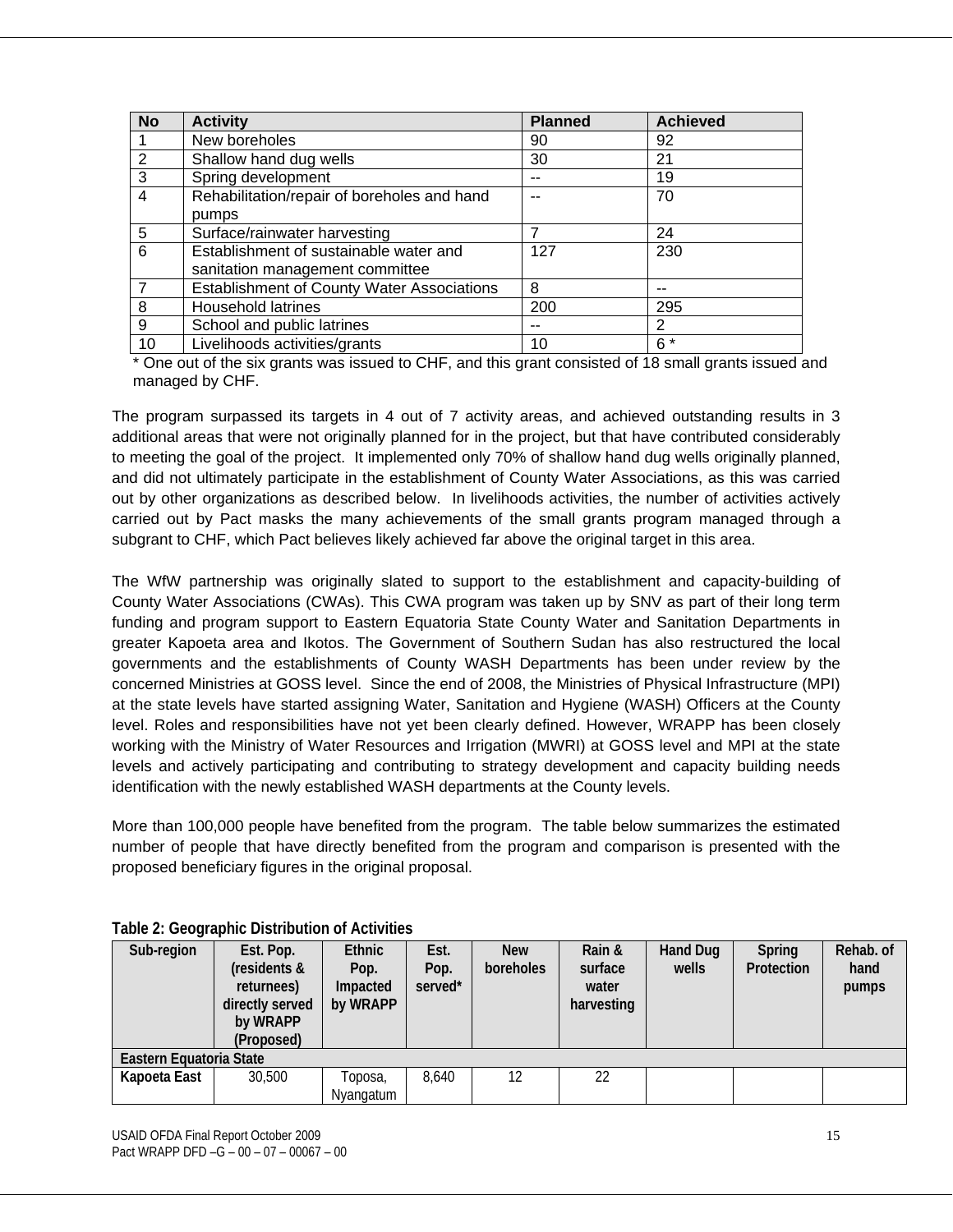| Kapoeta<br>North        |         | Toposa            | 6,000  | 12 |                |    |    |    |
|-------------------------|---------|-------------------|--------|----|----------------|----|----|----|
| Kapoeta<br>South        |         | Toposa            | 21,300 |    | $\overline{2}$ |    |    | 42 |
| Lafon                   | 17,300  | Pari and<br>Lopit | 5,000  | 7  |                | 3  |    |    |
| <b>Budi</b>             | 7,350   | Didinga,<br>Lango | 8,500  | 13 | 1              |    | 2  |    |
| Ikotos                  | 7,350   |                   | 3,500  | 7  |                |    |    |    |
| Nimule                  | 14,500  | Madi              | 1,500  |    |                | 3  |    |    |
| Sub-total               | 77,000  |                   | 54,440 | 51 | 24             | 7  | 2  |    |
| Central Equatoria State |         |                   |        |    |                |    |    |    |
| Juba-east               | 18,700  | Mundari,<br>Madi  | 14,500 |    |                |    |    | 28 |
| Lainya                  | 14,550  | Bari, Pajulu      | 5,000  | 10 |                |    |    |    |
| Morobo                  | 10,250  | Moru              | 18,500 | 10 |                | 10 | 17 |    |
| KajoKaji                | 18,500  | Kuku              | 7,000  | 10 |                | 4  |    |    |
| Sub-total               | 62,000  |                   | 45,000 | 41 |                | 14 | 17 |    |
| <b>Total</b>            | 139,000 |                   | 99,440 | 92 | 24             | 21 | 19 | 70 |

\* Population figures are difficult to come by and the available figures are not reliable. A multiplier of 500 people per water point has been used for both new boreholes, rehabilitations, hand dug wells and spring development. A population figure of 120 beneficiaries per hafir is considered for the communal hafir upgrading in Jie, Eastern Equatoria. However, the assumption of more than 1,000 beneficiaries in the original proposal was found to be much higher than realistic numbers for service by such technology options. Hence the actual population figure in the final report is less than the proposed number although the number of actual facilities built is much higher than the proposed quantity.

Although WRAPP Equatoria was originally scheduled for implementation over a 12-month period, the volume and diversity of interventions required an additional 15 months of implementation to complete. The table below shows a breakdown of activity by fiscal year.

| Financial<br>Years | <b>New</b><br>boreholes | Repairs/<br><b>Rehabs</b> | <b>RWH</b> | Spring<br>Development | Livelihoods<br>grant to CHF<br>(18 grants to<br>SWMCs) | Local<br>livelihoods<br>grants to<br><b>CBO<sub>S</sub></b> | Hand<br>dug<br>wells | Sanitation<br>and<br>household<br>latrines | Sanitation<br>and<br>public/<br>school<br>latrines |
|--------------------|-------------------------|---------------------------|------------|-----------------------|--------------------------------------------------------|-------------------------------------------------------------|----------------------|--------------------------------------------|----------------------------------------------------|
| FY 2007            | 49                      |                           | 6          |                       |                                                        |                                                             |                      |                                            |                                                    |
| FY 2008            | 34                      | 70                        | 18         |                       | 18                                                     |                                                             |                      | o                                          |                                                    |
| FY 2009            |                         |                           |            |                       |                                                        |                                                             | 20                   | 286                                        |                                                    |
| <b>Total</b>       | 92                      | 70                        | 24         | 19                    | 18                                                     |                                                             |                      | 295                                        |                                                    |

**Table 3: Summary of WRAPP Programming Achievements by Financial Year**

The WRAPP Equatoria has made an undeniable immediate impact on people's access to water, but the long term impacts of permitting return of refugees and IDPs, facilitating access to education, supporting sustainable livelihoods, and promoting community organization for development and peaceful decisionmaking will ultimately be the lasting image of this project.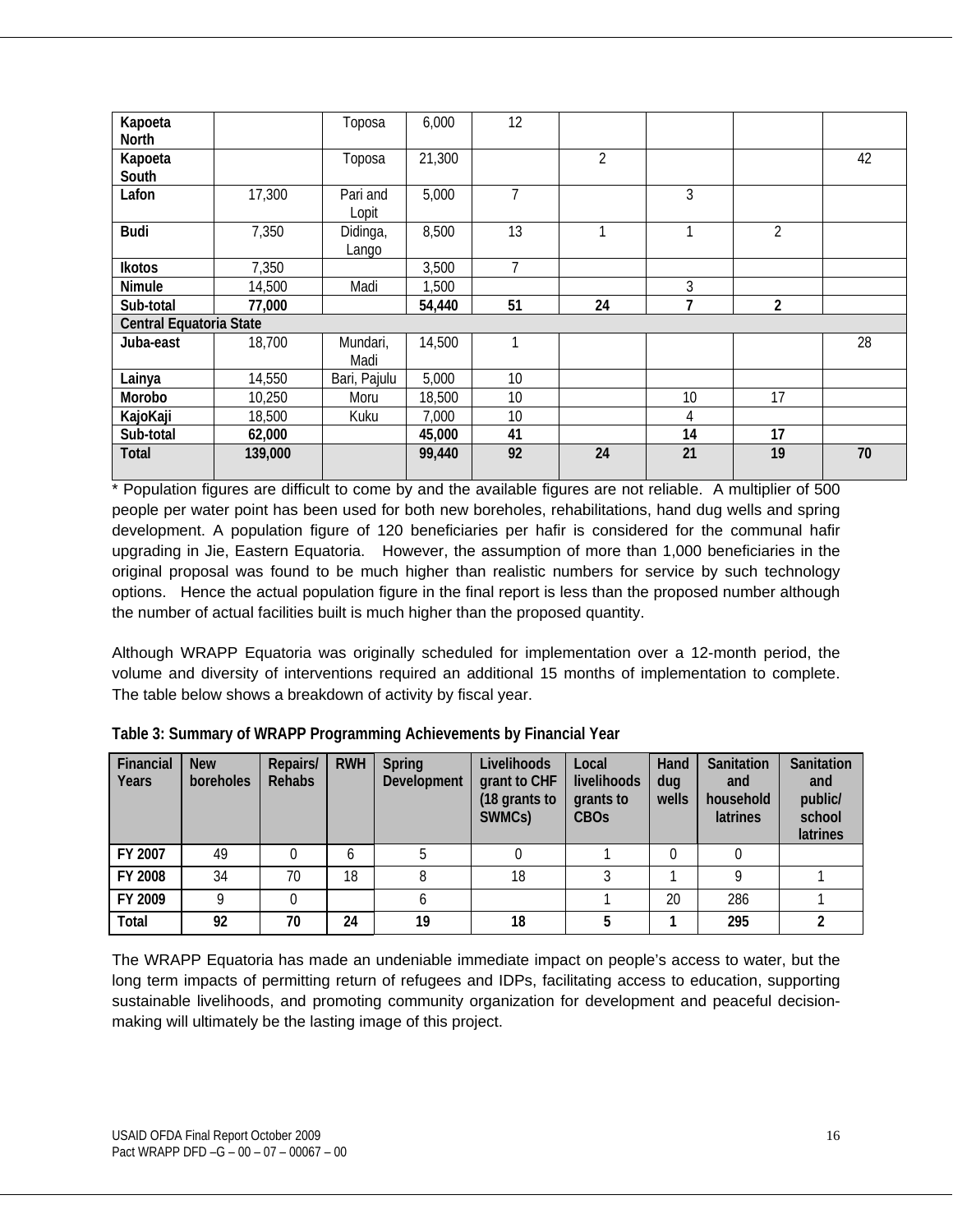### 4 Prospects for Sustainability

The program was built on what WRAPP calls the three pillars of sustainability of a water point: financial (cost recovery), community management, and protection of the environment. From the very inception of the program, WRAPP has focused on awareness-raising within the larger community and specialized management training for the water and sanitation management committees. The trainings have inculcated a sense of ownership and self-reliance in the communities that have benefited from the program. The project has witnessed the continuation of service of the water points through community contributions both in-kind and in cash to revive broken water facilities. The reality is also that most communities still face the challenge of accessing spare parts while having the technical capacity and confidence to repair their water points.

As much as communities have demonstrated capacity to maintain pumps and their willingness to pay for spare parts and services, the lack of a well established supply system of the spare parts, even at the state level, has left many hand pumps broken that could have easily been repaired. Lack of a standardized Operation and Maintenance (O&M) approach has disoriented and discouraged individual support by organizations operating in the region. Free spare parts distribution by UNICEF on an adhoc basis from Juba to agencies that have the capacity to deliver them and restore water points has been a factor in the delayed establishment of an alternative supply chain mechanism. Setting up of a properly functioning and sustainable supply distribution system should be a crucial factor in future programming in the Equatoria region. WRAPP sees the establishment of a nation-wide working O&M mechanism supported by a sound and standardized strategy for the water sector led by the Ministry of Water Resources and Irrigation (MWRI) as the corner stone for a sustainable approach to the water sector in Southern Sudan. In the meantime WRAPP's approach will remain one of transitional support by providing spare parts through drillers during drilling; continuing to train communities on operation, maintenance and management; and stocking spare parts for emergencies and critical needs. WRAPP is planning to introduce distribution of spare parts through CBO partners by setting up a cost recovery mechanism where the partners are expected to distribute parts to communities at an agreed rate and reuse the revenue to buy more spare parts.

## 5 CHALLENGES, LEARNING AND RECOMMENDATIONS

#### **Challenges**

Drilling conditions in Equatoria are significantly more complex than other regions of Sudan. More than 70% of all unsuccessfully drilled boreholes in the national water point database are in the Equatoria region. Drilling in Equatoria must be supported by extensive hydro-geological and geophysical investigation. There was no existing detailed study, map or information on the geology of the Equatoria region. The program relied on individual knowledge of drillers and professional geologists' advise and support to conduct geophysical studies in some areas suspected to be challenging and with scarce possibility of finding ground water. There needs to be a comprehensive study and mapping of the Equatoria region by the Ministry of Water Resources and Irrigation (MWRI). The program encountered a total of 26 dry boreholes. Second attempts succeeded in getting successful wells in 14 communities and in at least one case the third attempt yielded a good yield well. Multiple drilling attempts were costly, however, for both the drilling contractor and WRAPP.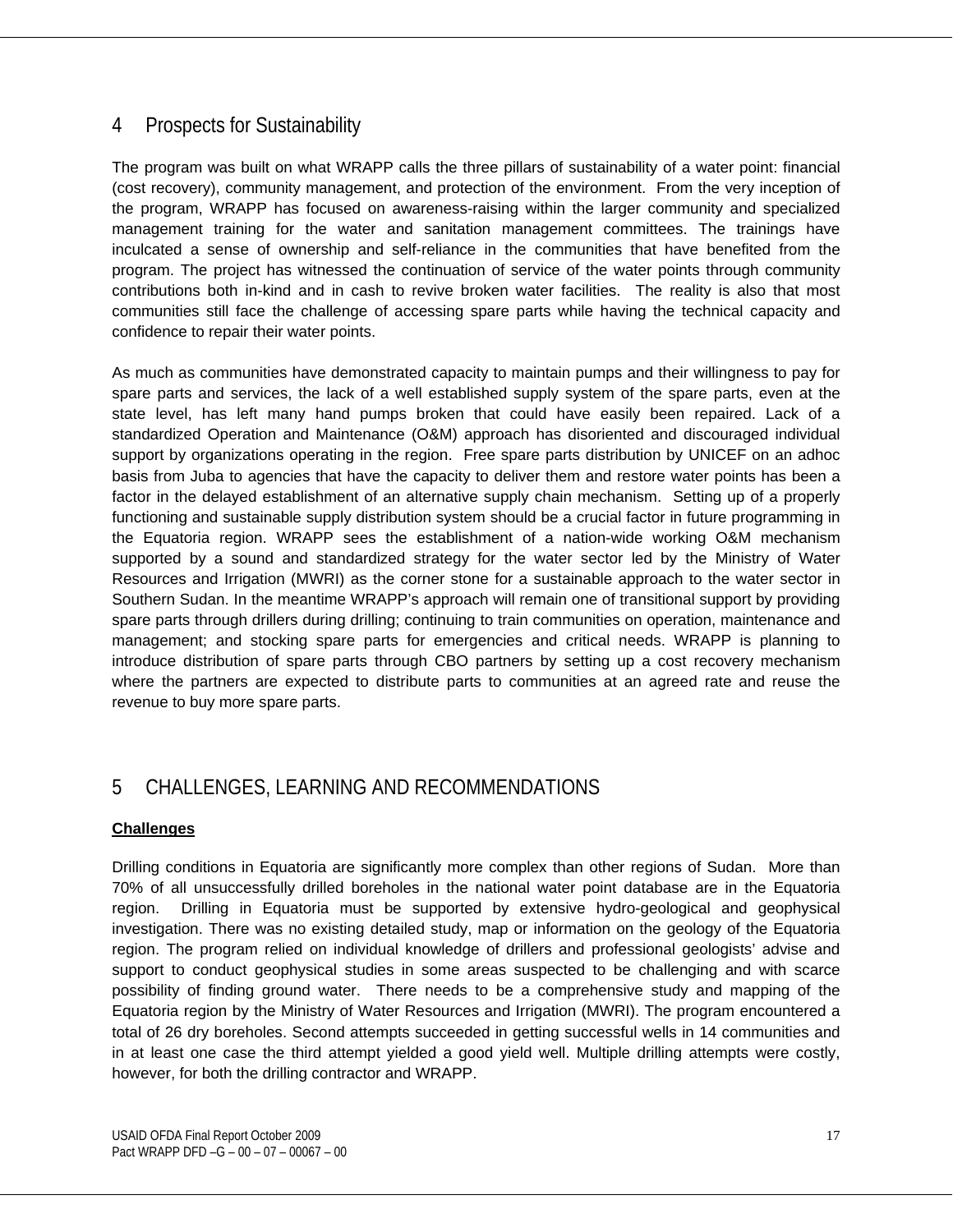The capacity level of CBOs in southern Sudan is quite low, and an average course of training was often insufficient to ensure that CBOs were prepared to carry out field activities adequately. The six CBOs selected to promote and implement hand dug wells didn't have any previous experience in construction of hand dug wells, and therefore required an extensive training and technical support. Logistical complexities delayed organizing of the training, and the 2008 dry season was over before the start of construction by the CBOs.

In many cases construction materials, particularly for hand dug wells, had to be procured from neighboring countries, which carries its own challenges. Equipment not always in stock in the market at the required moment, tax and custom issues and transportation delays all pushed back the date when equipment and materials were delivered to the project site. Weak commitments and momentum by low capacity CBOs can also be a frustration.

#### **Lessons Learned**

Through the request of OFDA, an external performance evaluation of the WRAPP program was conducted in early 2008 by the Water Policy Program of Overseas Development Institute (ODI). The purpose of the evaluation was to assess the appropriateness, effectiveness, impact and sustainability of the WRAPP approach and formulate key lessons learned and strategic recommendations. The evaluation included observations from the WRAPP Equatoria program, which was in its early stages during the evaluation. WRAPP tried to address and incorporate the recommendations from the evaluation in the approach to this program throughout the implementation period.

WRAPP has been able to demonstrate that hygiene and sanitation awareness coupled with the installation of improved water facilities can trigger behavior changes in the community that will subsequently lead to a demand and initiative for sanitation facilities. At the same time WRAPP also discovered the importance of creating awareness about hygiene and sanitation in advance of the implementation of water facilities. This approach can guarantees a more enthusiastic participation, which leads to a higher level of acceptance and ownership by a larger group of community members, and supports greater sustainability of the program by reinforcing the link between water, sanitation and hygiene.

Most returnees have been exposed to the practice of using sanitation facilities and knowledge of hygiene awareness during their stay in either refugee camps or towns in neighboring countries. Returnees spearheaded the construction of household latrines in their host communities. They replicated what they had learned from outside and assisted in spreading hygiene and sanitation messages. Their active involvement was critical to spurring organic demand for improved sanitation.

A key lesson learned is the benefit of resolving disputes that may arise during program implementation through traditional courts following community accepted culture norms. This involves communities in matters pertaining to issues around the program intervention and in a format they understand and find highly credible. This reinforces local authority and legitimizes local means of dispute resolution which can be critical to avoiding violent conflict over water and other resources and issues.

#### **Recommendations**

WRAPP has gained a great deal of experience in piloting cost effective and appropriate technology options for water and sanitation programs. Shallow well rehabilitation and construction, spring development, rock catchments, livelihoods support at water points and manual auger drilling of shallow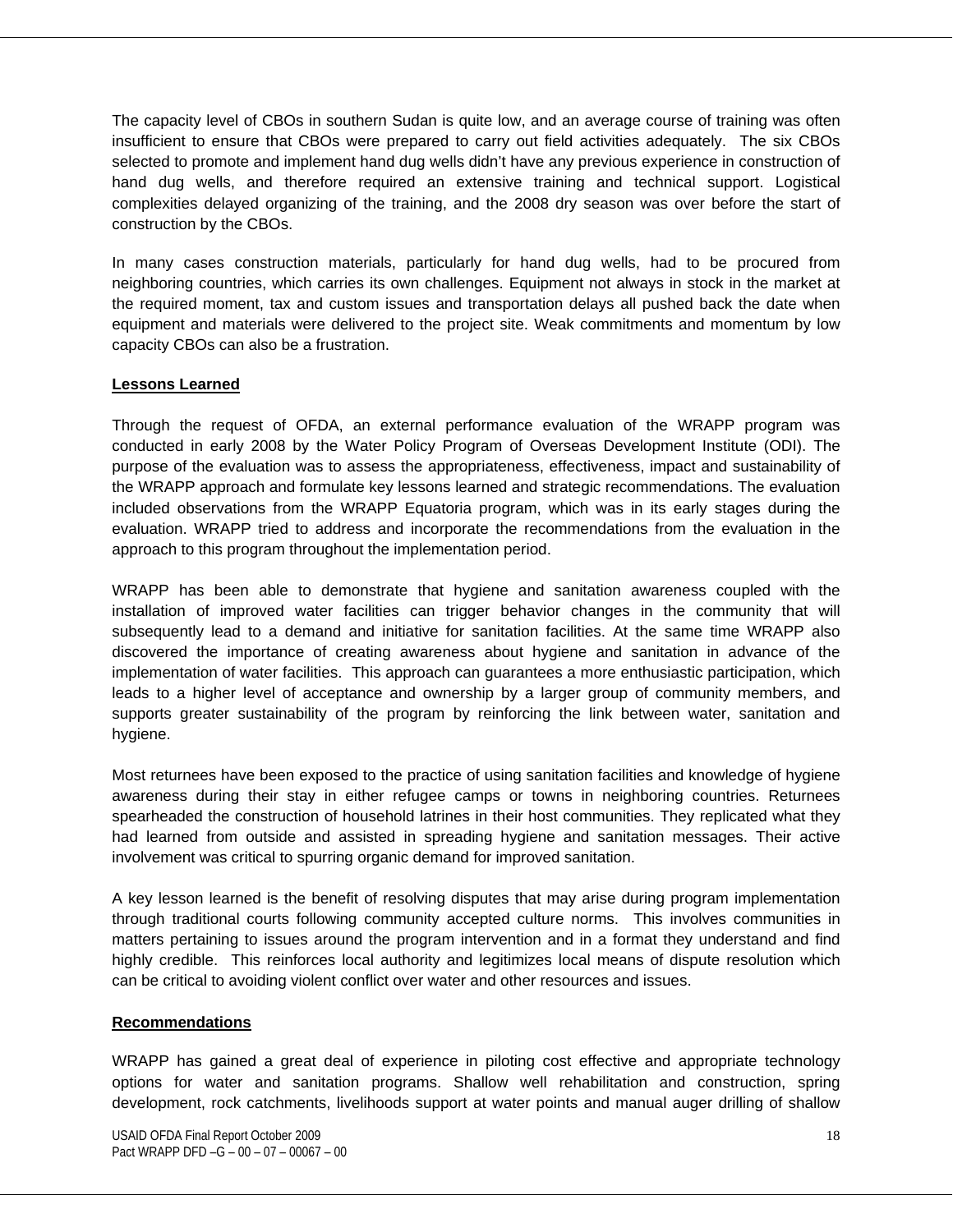wells (currently being piloted by WRAPP in Northern Bahr el Ghazal State under the BRIDGE project) are among the most feasible options driven by community demand. WRAPP recommends expansion of these components with a focus on utilizing local materials and capacity for future programs.

There are a number of plastic well liners left from this project and the CBOs have the equipment provided by Pact with the technicians trained on hand dug well construction. Pact will be looking for immediate new funding opportunities to utilize the materials and capacity already built from this program.

Semi Urban Water Distribution Systems are the right technology options in fast growing population centres such as Kajo Kaji, Kapoeta, and Lopit. There was a big demand by the communities for the installation of water yards or SWDS. WRAPP in future projects in the Equatoria Region will include SWDS as a component.

Pact observed that community management of public latrines didn't yield positive, sustainable outcomes. WRAPP does not intend to continue the construction of public latrines until there is an improvement in the general public's attitude toward public latrines. Some places like Kapoeta town have shown positive progress in maintenance and use by privatizing their public latrines, and WRAPP has been in discussion with community management committees and local authorities to convince them to privatize their public latrines. WRAPP will continue to discuss with the local administration in Kaya to privatize the eco-san public latrine built in this program.

Although WRAPP was begun as an emergency response to the critical immediate need for water points in Southern Sudan, its continuation over the past 5 years has allowed word of the project to reach many more communities in need of assistance than the project is able to serve. The extended interaction of the program over two and half years in Eastern and Central Equatoria have made it popular among the communities who have witnessed the positive impact, and WRAPP has not been able to fully respond to such strong community driven demand for livelihood, water and sanitation facilities due to limited funds and the ending of the program. There is obvious need for continued funding of WASH improvements throughout southern Sudan.

#### ANNEXES

**Annex A: Bright Spots** 

- **Annex B: Summary of Planned and Achieved Activities**
- **Annex C: Summary of new boreholes drilled by driller and CBO**
- **Annex D: Detail of Achievements by Location and Partner**
- **Annex E: WRAPP Equatoria Performance Indicators**

**Annex F: Photos** 

#### **Annex G: WIGA Final Report from CHF International**

USAID OFDA Final Report October 2009 Pact WRAPP DFD –G – 00 – 07 – 00067 – 00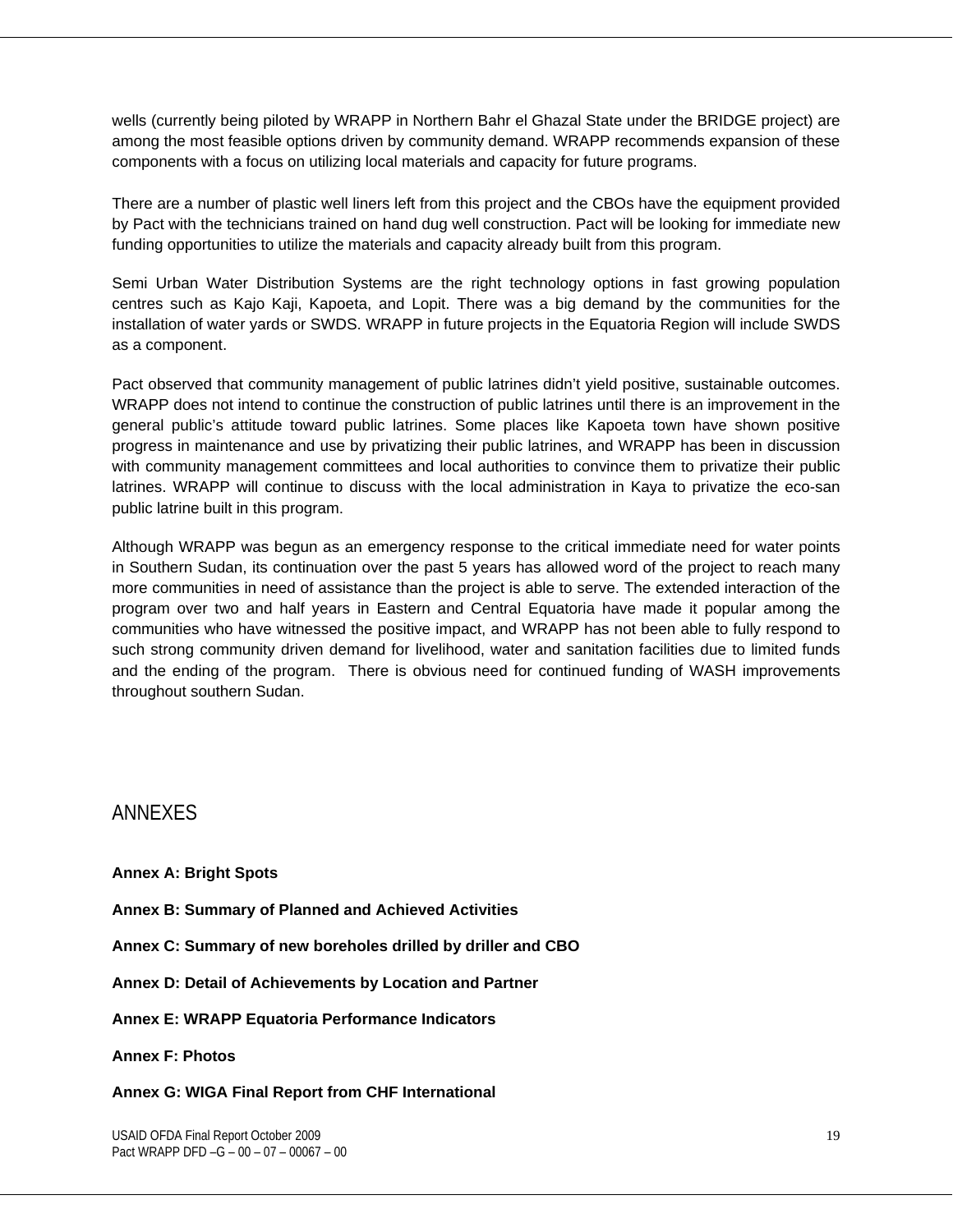#### **Annex A: Bright Spots**

The following are short success stories written throughout the project that illustrate spontaneous learning, community involvement and demand, the geographic context and challenges, and ultimate impact of the WRAPP methodology.

#### **Building on Peace in Lauro**

Lauro is a market town at the base of the Didinga Hills, in Budi County. In the long, complex history of conflict between the Toposa and the Didinga of the area, it has served as both a flash point and as a place of trading and settling disputes. Providing basic services—especially health and water—has been high on the government's priority list for some time now, and peace meetings in the area consistently call for the same; however, due to insecurity and some political resistance, this had until now proved impossible. Taking advantage of a recent peace initiative, Pact has drilled an additional borehole in Lauro. Residents in nearby villages are now preparing to come back, and Lauro, if the peace holds, is set to become a major population and economic center.

#### **Lafon Community in Action**

Of all of the places WRAPP drilling in Equatoria, Lafon is undoubtedly the most difficult. With difficult geology and very swampy terrain, it poses huge obstacles for drillers. New Sudan Services and Supply (NSSS), our contracted driller, drilled seven boreholes before the rains forced them to remove their rig from the area. In addition six out of the 13 drilling attempts made were dry. They left, however, before constructing the platforms. NSSS returned the following season to complete the platforms. They completed five but found it impossible to move their truck to the sites of the remaining two, which lay on the other side of a large swamp. Fortunately, Community Relief and Development (Pact's local partner) mobilized community members to carry all of the cement, stones, bricks and tools three hours—much of it wading through waist-deep water—to the sites. NSSS then successfully built the platforms. This is triumph of community spirit and is an example of how aid and development can come together. Both NSSS and CRDF should be applauded.

#### **Gemeza Payam of Terekeka County has never had a borehole**

The people of this area have been fetching water from the Nile River, a brutally long walk from the village, or nearby ponds during the rainy season. This resulted in many cases of water related diseases in the area. The Nile River, the meeting point of herders taking their animals for grazing and water, is where conflict erupts when there is no other source of water. Because of the continued conflicts in the area, the communities have moved away from the river, making their long trek to find water nearly impossible. Pact has drilled 10 boreholes in the area on the Eastern side of the Nile, which has helped reduce the distance and time required to fetch water. The hygiene and sanitation situation of the community has improved as people are able to find enough nearby water to use for washing and bathing.

#### **Spring improvements make a big difference for communities**

Kaya is a congested trading town in Central Equatoria on the border with Uganda. The town's population has been growing since the signing of the Comprehensive Peace Agreement, as the returnees and Sudanese diaspora flow in from neighboring Uganda. This rapid growth has placed a huge pressure on the limited existing resources in the area, causing conflict among the women over water sources. This has forced the population to look for water from unprotected sources, including unprotected springs, which exposes them and their families to dangerous water related diseases. Pact was able to protect 10 springs in the area, thereby reducing the conflict over access to improved water sources in the community. The fear of water related disease has reduced and overcrowding at water points have somewhat reduced, with a decline in conflicts reported.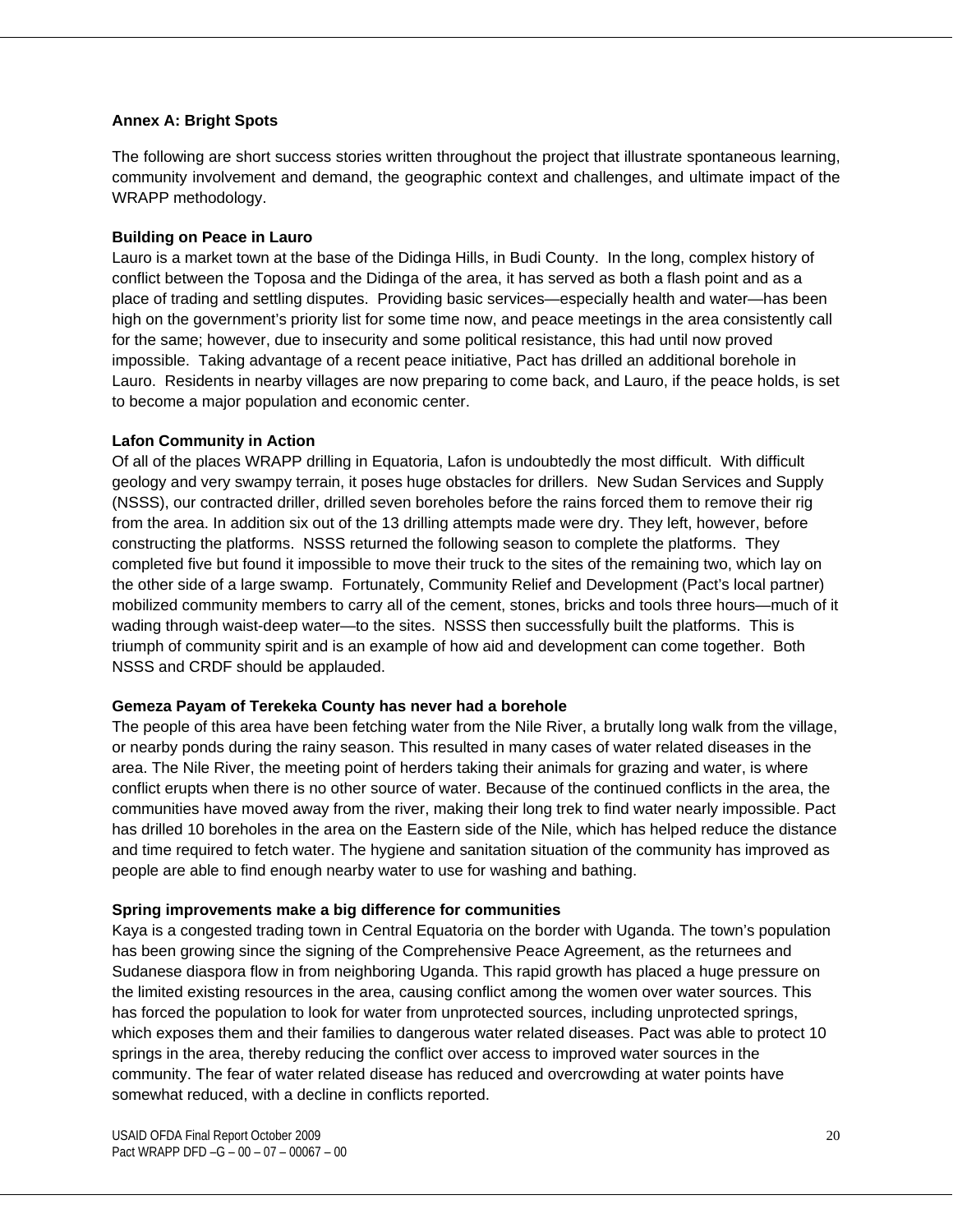#### **Demand-Driven Household Latrines in Kit One**

Kit One is a small community in Magwi County comprised of Acholi returnees who had been living in Ugandan refugee camps during the war. Having been sensitized to household latrines during their time in Uganda, the community responded very enthusiastically to the household latrine project implemented by AWDA (Acholi Women's Development Association). In addition to the 20 pits dug for the project, 40 other families also dug pits. In light of this demand-driven response for sanitation, WRAPP modified the grant to AWDA to add materials so that the additional 40 latrines can be built as well. In addition WRAPP delivered 15 plastic slabs from other areas where the CBOs have failed to distribute the slabs to household and supplied to AWDA. The 15 slabs were used to complete house hold latrines successfully.

#### **Introduction of Improved Technology for Hand Dug Wells**

In Eastern and Central Equatoria, hand dug wells are a commonly used form of accessing water in areas with high water tables. Traditional open hand dug wells however, are unhygienic with exposed surface water and high potential for contamination. In addition, they are prone to collapsing and present a public safety hazard. By training CBO partners in how to build modernized hand dug wells, using plastic liners and installing a hand pump, Pact has both built the capacity of CBO partners to be able to continue to implement this new technology, as well as bringing safe water sources to 21 communities.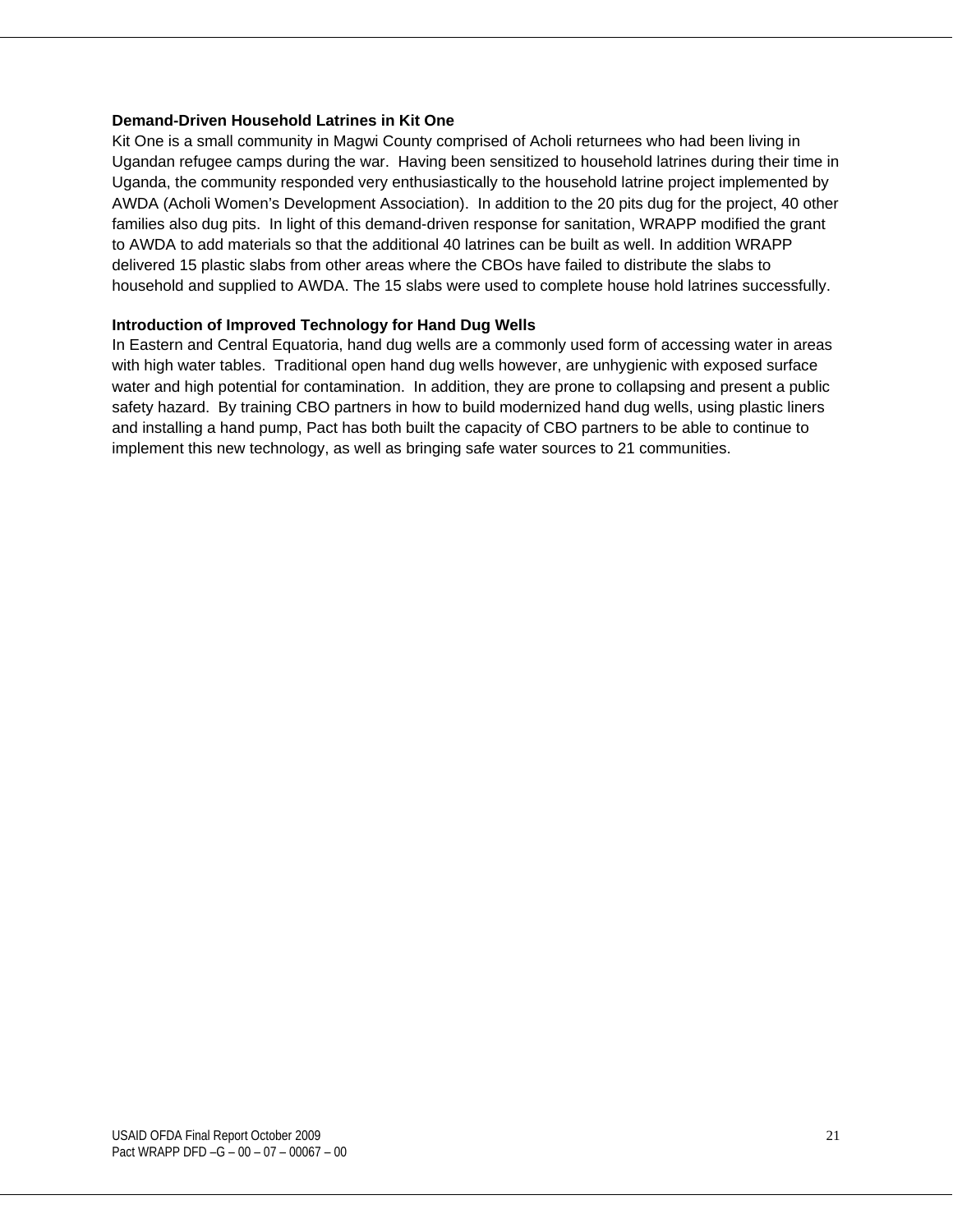|                         |                                                                 | Eastern Equatoria                             |                           | <b>Central Equatoria</b> |                 |                                               | <b>Total</b>              |
|-------------------------|-----------------------------------------------------------------|-----------------------------------------------|---------------------------|--------------------------|-----------------|-----------------------------------------------|---------------------------|
| No.                     | <b>Activity</b>                                                 | <b>Planned</b>                                | <b>Achieved</b>           | <b>Planned</b>           | <b>Achieved</b> | <b>Planned</b>                                | <b>Achieved</b>           |
|                         |                                                                 |                                               |                           |                          |                 |                                               |                           |
| $\mathbf{1}$            | New and rehabilitation of water<br><b>Sources</b>               | 70                                            | 102                       | 50                       | 100             | 120                                           | 202                       |
| 1.1                     | <b>Boreholes</b>                                                | 40                                            | 51                        | 50                       | 41              | 90                                            | 92                        |
| 1.2                     | Hand Dug wells                                                  | 30                                            | $\overline{7}$            | $\overline{a}$           | 14              | 30                                            | 21                        |
| 1.3                     | <b>Spring Development</b>                                       | $\mathord{\hspace{1pt}\text{--}\hspace{1pt}}$ | $\overline{2}$            | $-$                      | 17              | 44                                            | 19                        |
| 1.4                     | Rehab of BHs and hand pumps                                     | $\perp$ .                                     | 42                        | $--$                     | 28              | $\mathord{\hspace{1pt}\text{--}\hspace{1pt}}$ | 70                        |
| $\overline{2}$          | <b>Water harvesting</b>                                         | 5                                             | 24                        | $\overline{2}$           | $\bf{0}$        | $\overline{7}$                                | 24                        |
| 2.1                     | Pilot rainwater harvesting                                      | $\overline{5}$                                | LL.                       | $\overline{2}$           | --              | $\overline{7}$                                | <u></u>                   |
| 2.2                     | <b>Upgrading of Community Hafirs</b>                            | $\perp$ .                                     | 22                        |                          |                 | $\overline{a}$                                | 22                        |
| 2.3                     | Rock and roof water harvesting                                  | $\rightarrow$                                 | $\overline{2}$            | $\rightarrow$            | $\mathbb{L}^2$  | $\equiv$                                      | $\overline{2}$            |
| $\overline{\mathbf{3}}$ | <b>SWMC and CWA establishment</b>                               | 84                                            | 130                       | 54                       | 100             | 138                                           | 230                       |
| 3.1                     | WfW - CWA                                                       | $\overline{4}$                                | u.                        | $\overline{4}$           | ΞĒ,             | 8                                             | Щ.                        |
| 3.2                     | SWMC establishment (around<br>boreholes, springs, rehabs, etc.) | 50                                            | 123                       | 50                       | 86              | 100                                           | 209                       |
| $\overline{3.3}$        | SWMC and CWA establishment<br>for hand dug wells                | 30                                            | $\overline{7}$            | $--$                     | 14              | 30                                            | 21                        |
| $\overline{\mathbf{4}}$ | Sanitation & hygiene                                            | 154                                           | 156                       | 50                       | 141             | 194                                           | 297                       |
| 4                       | WfW                                                             | $\overline{4}$                                | 44                        |                          |                 | $\overline{4}$                                | $\mathbb{L}^{\mathbb{L}}$ |
| 4.2                     | Household latrines - CBOs                                       | 50                                            | 155                       | 50                       | 140             | 100                                           | 295                       |
| 4.3                     | Household latrines - IFRC                                       | 100                                           | $\mathbb{L}^{\mathbb{L}}$ |                          | $-$             | 100                                           | $-$                       |
| 4.4                     | Public/School latrines                                          | $-$                                           | $\mathbf{1}$              |                          | $\mathbf{1}$    | $\overline{a}$                                | $\overline{2}$            |
| $\overline{\mathbf{5}}$ | <b>Livelihoods</b>                                              | ۰.                                            | 5                         |                          | $18 *$          | --                                            | 23                        |
| 5.1                     | <b>WIGA</b>                                                     |                                               |                           |                          |                 |                                               |                           |
| 5.2                     | Livelihoods grants to CBOs                                      | $\mathord{\hspace{1pt}\text{--}\hspace{1pt}}$ | $\overline{4}$            |                          | 18              | $-$                                           | 22                        |
| 5.3                     | Livelihoods grants to CBOs                                      | ---                                           | 1                         |                          |                 | $-1$                                          | $\mathbf{1}$              |

#### **Annex B: Summary of Planned and Achieved Activities by State**

\*Pact issued one large grant to CHF. CHF in turn distributed the fund and managed 18 small grants.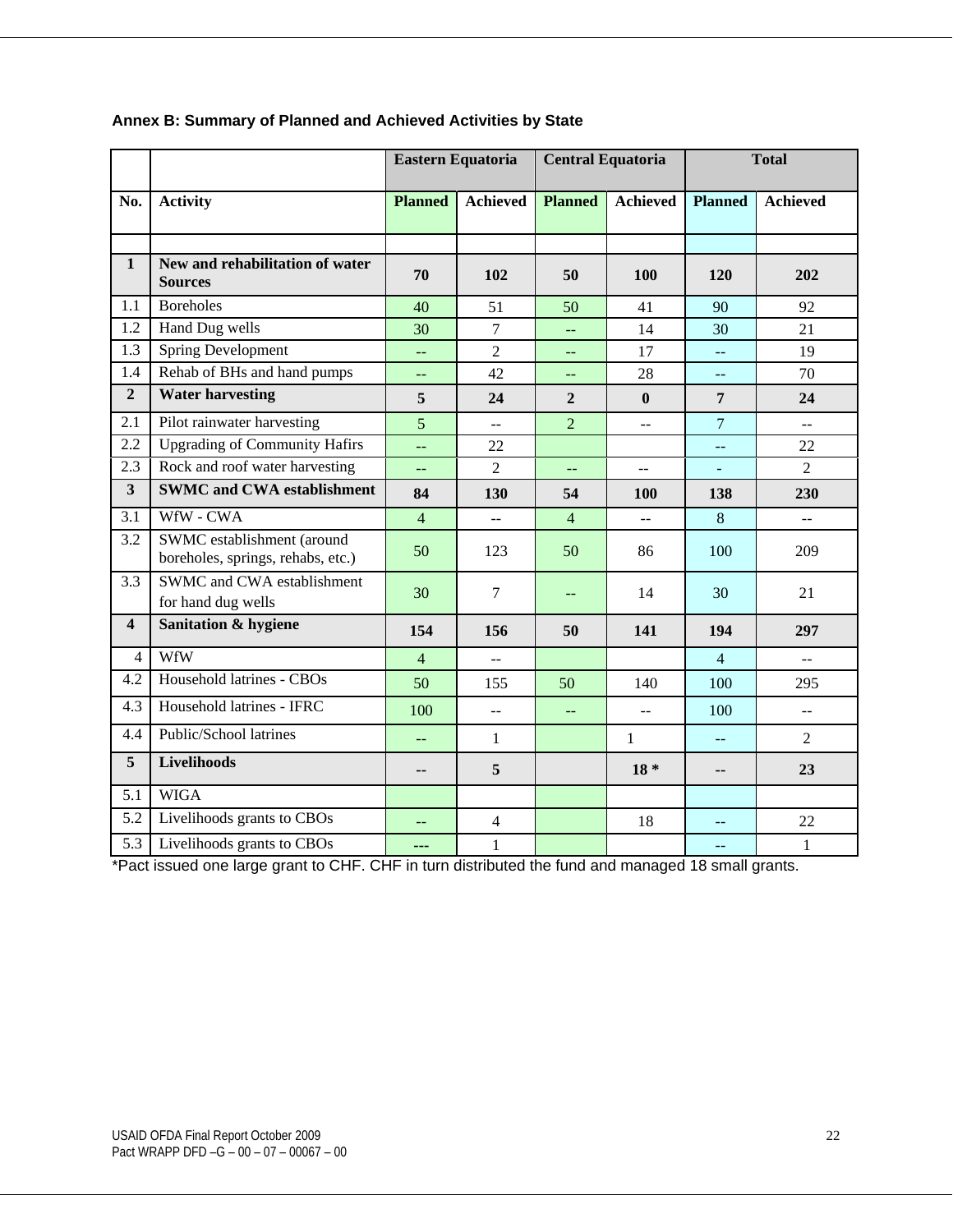|     |                                             |                   | Locations (County)     |                      | Completed      |
|-----|---------------------------------------------|-------------------|------------------------|----------------------|----------------|
| No. | <b>Drilling Contractors</b>                 | <b>CBOs</b>       | Eastern<br>Equatoria   | Central<br>Equatoria | <b>BH</b>      |
| 1   | Danish Refugee Council                      | <b>ASTAD</b>      |                        | Lainya               | 10             |
| 2   | HYDRO water well<br>drilling                | <b>RUTAD</b>      |                        | Kajo Keji            | 10             |
| 3   | New Sudan Services and<br>Supply (NSSS)     | <b>TDA</b>        | Kapoeta East<br>& Budi |                      | 9              |
| 4   | <b>NSSS</b>                                 | Galcholo          | Budi                   |                      | 1              |
| 5   | New Sudan Services and<br>Supply            | CRDF              | Lafon                  |                      | $\overline{7}$ |
| 6   | <b>NSSS</b>                                 | MANA              | <b>Ikotos</b>          |                      | $\overline{7}$ |
| 7   | Presbyterian Church East<br>Africa (PCEA)   | KDI               | Kapoeta<br>North       |                      | 12             |
| 8   | <b>Life Services</b><br>International (LSI) | Galcholo /<br>CDS | <b>Budi</b>            |                      | $\overline{7}$ |
| 9   | East Africa Aquatec                         | <b>KDI</b>        | Kapoeta East           |                      | 3              |
| 10  | East Africa Aquatec                         | CDS               | Budi                   |                      | 5              |
| 11  | <b>OVADA</b>                                | Pact              | Juba                   | Juba<br>School       | 1              |
| 12  | <b>PARAD</b>                                | Accomplish        |                        | Terekeka             | 10             |
| 13  | MEDIC (JB Drilling)                         | Loketa            |                        | Morobo               | 10             |
|     | <b>Total</b>                                |                   |                        |                      | 92             |

**Annex C: Summary of new boreholes drilled by driller and CBO**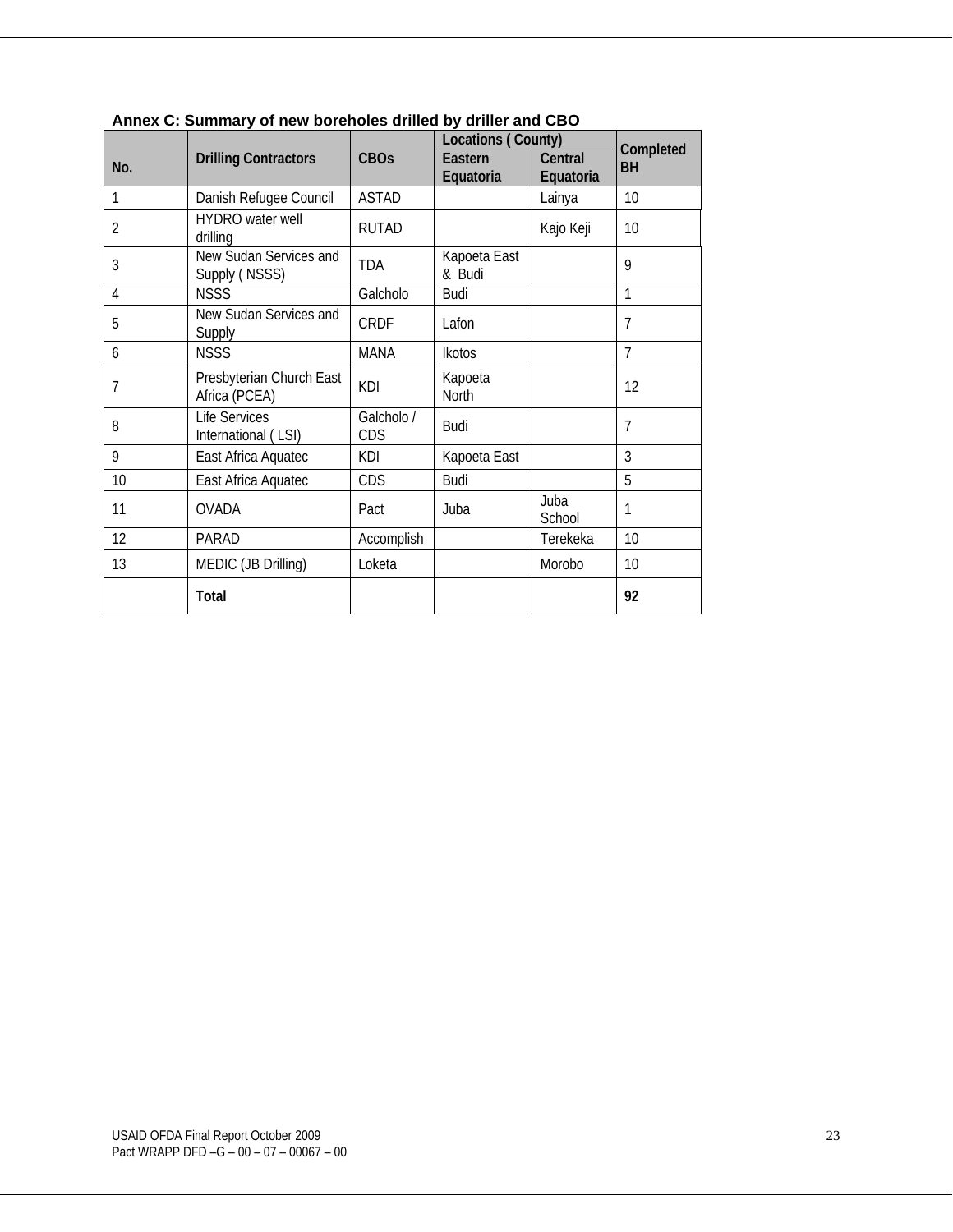### **Annex D: Detail of Achievements by Location and Partner**

|                | Implementing Partners and Activities - Eastern Equatoria |                     |                        |                           |                          |                          |                                  |                          |                          |                          |                                                |                          |                         |                          |                          |                                               |                                   |
|----------------|----------------------------------------------------------|---------------------|------------------------|---------------------------|--------------------------|--------------------------|----------------------------------|--------------------------|--------------------------|--------------------------|------------------------------------------------|--------------------------|-------------------------|--------------------------|--------------------------|-----------------------------------------------|-----------------------------------|
|                |                                                          |                     | Kapoeta East           |                           | Kapoeta North            |                          | Kapoeta South                    |                          | Lafon                    |                          | <b>Budi</b>                                    |                          | Ikotos                  |                          | Nimule (Magwi)           |                                               | <b>Total Eastern</b><br>Equatoria |
| N <sub>0</sub> | <b>Activities</b>                                        | Planned             | Achieved               | Planned                   | Achieved                 | Planned                  | Achieved                         | Planned                  | Achieved                 | Planned                  | Achieved                                       | Planned                  | Achieved                | Planned                  | Achieved                 | Planned                                       | Achieved                          |
|                |                                                          |                     |                        |                           |                          |                          |                                  |                          |                          |                          |                                                |                          |                         |                          |                          |                                               |                                   |
| $\mathbf{1}$   | New and<br>rehabs of<br><b>Water Sources</b>             | $\overline{25}$     | $\overline{12}$        | --                        | $\overline{12}$          | н.                       | 42                               | $\overline{25}$          | 10                       | $5\phantom{.}$           | 16                                             | $\overline{5}$           | $\overline{7}$          | 10                       | $\overline{3}$           | $\overline{70}$                               | 102                               |
| 1.1            | New boreholes                                            | <b>WWR</b><br>$-10$ | NSSS -<br>9 EAA -<br>3 | $\mathbb{Z}^{\mathbb{Z}}$ | PCEA -<br>12             |                          |                                  | <b>WWR</b><br>$-10$      | NSSS -<br>$\overline{7}$ | SFM-<br>5                | $LSI - 7$<br>EAA -<br>5,<br>NSSS-              | SFM-<br>5                | NSSS-<br>$\overline{7}$ | SFM-<br>10               | $\mathbf{u}$             | 40                                            | $\overline{51}$                   |
| 1.2            | Hand dug wells                                           | IFRC-<br>15         | $\sim$ $\sim$          |                           |                          |                          |                                  | IFRC-<br>15              | CRDF-<br>$\mathfrak{Z}$  |                          | $CDS - 1$                                      |                          |                         |                          | CARD<br>3                | $\overline{30}$                               | $\overline{7}$                    |
| 1.3            | Spring Develop-<br>ment                                  |                     |                        |                           |                          |                          |                                  |                          |                          |                          | CDS,<br>Nagish<br>ot<br>spring - $\frac{2}{3}$ |                          |                         |                          |                          | $\mathord{\hspace{1pt}\text{--}\hspace{1pt}}$ | $\overline{2}$                    |
| 1.4            | Rehab of<br>boreholes and<br>hand pumps                  |                     |                        |                           |                          |                          | RBS -<br>42                      |                          |                          |                          |                                                |                          |                         |                          |                          |                                               | 42                                |
| $\overline{2}$ | Water<br>harvesting                                      | $\overline{5}$      | $\overline{22}$        | --                        | $\overline{\phantom{a}}$ | $\overline{\phantom{a}}$ | $\overline{1}$                   | $\overline{\phantom{a}}$ | $\overline{\phantom{a}}$ | $\overline{\phantom{a}}$ | $\overline{1}$                                 | $\overline{\phantom{a}}$ | $-$                     | $\overline{\phantom{a}}$ | $\overline{\phantom{a}}$ | $\overline{5}$                                | $\overline{24}$                   |
| 2.1            | Pilot RWH                                                | TDA -<br>5          |                        |                           |                          |                          |                                  |                          |                          |                          |                                                |                          |                         |                          |                          | 5                                             | $\mathbb{L} \mathbb{L}$           |
| 2.2            | Community hafir<br>upgrading                             |                     | $KDI -$<br>22          |                           |                          |                          |                                  |                          |                          |                          |                                                |                          |                         |                          |                          | $\mathbb{L} \mathbb{L}$                       | 22                                |
| 2.3            | Rock and roof<br>water harvesting                        |                     |                        |                           |                          |                          | LDRA1<br>(Kapoet<br>a<br>school) |                          |                          |                          | Galchol<br>$0 - 1$                             |                          |                         |                          |                          | $\mathord{\hspace{1pt}\text{--}\hspace{1pt}}$ | $\overline{2}$                    |
| $\overline{3}$ | <b>SWMCs and</b><br><b>CWAs</b>                          | 31                  | 34                     | --                        | 12                       | $\overline{\phantom{a}}$ | 48                               | 31                       | 10                       | 11                       | 16                                             | ۰.                       | $\overline{7}$          | 11                       | $\overline{3}$           | 84                                            | 130                               |

USAID OFDA Final Report October 2009 Pact WRAPP DFD –G – 00 – 07 – 00067 – 00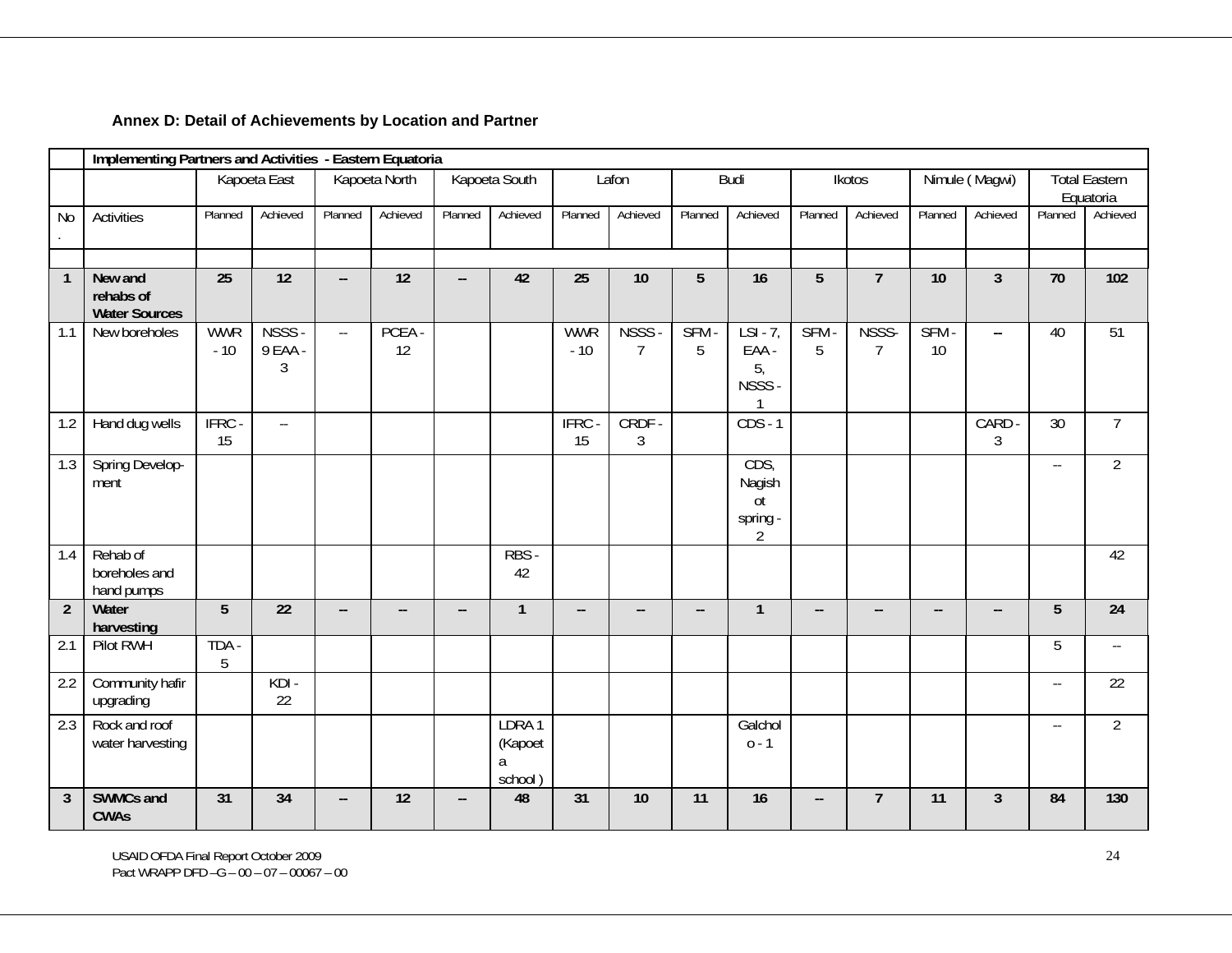| 3.1            | WfW - CWA                                                      | Wfw -<br>$\mathbf{1}$ |                                        |                                    |               |                          |                                          | Wfw -<br>-1          |                                     | Wfw -<br>$\mathbf{1}$    |                                                                                |                     | Wfw -<br>-1          |                                             | $\overline{4}$                | $\mathord{\hspace{1pt}\text{--}\hspace{1pt}}$ |
|----------------|----------------------------------------------------------------|-----------------------|----------------------------------------|------------------------------------|---------------|--------------------------|------------------------------------------|----------------------|-------------------------------------|--------------------------|--------------------------------------------------------------------------------|---------------------|----------------------|---------------------------------------------|-------------------------------|-----------------------------------------------|
| 3.2            | <b>SWMC</b><br>establish-ment<br>(BHs, Springs,<br>rehab, etc) | TDA -<br>15           | TDA -<br>9, KDI<br>$-3$ , KDI<br>$-22$ | $\mathbb{Z}^{\mathbb{Z}^{\times}}$ | $KDI -$<br>12 |                          | LDRA -<br>6 (CHF<br>BHs),<br>RBS -<br>42 | <b>LRDA</b><br>$-15$ | CRDF -<br>$\overline{7}$            | <b>MANA</b><br>$-10$     | Galchh<br>$olo -7,$<br>CDS8                                                    | <b>MANA</b><br>$-7$ | <b>LRDA</b><br>$-10$ |                                             | 50                            | 123                                           |
| 3.3            | SWMC and<br>CWA establish-<br>ment for HDW                     | IFRC-<br>15           | $\mathbb{L}^{\mathbb{L}}$              |                                    |               |                          |                                          | IFRC-<br>15          | CRDF-<br>$\mathfrak{Z}$             |                          | $CDS -1$                                                                       |                     |                      | CARD -<br>3                                 | 30                            | $\overline{7}$                                |
| $\overline{4}$ | Sanitation &<br>hygiene                                        | 66                    | $\overline{\phantom{a}}$               |                                    |               | $\overline{\phantom{a}}$ | $\mathbf{1}$                             | 66                   | 30                                  | 11                       | 20                                                                             |                     | 11                   | 105                                         | 154                           | 156                                           |
| $\overline{4}$ | WfW                                                            | $\mathbf{1}$          | $\sim$ $\sim$                          |                                    |               |                          |                                          | $\mathbf{1}$         | $\mathbb{Z}^{\mathbb{Z}}$           | $\mathbf{1}$             | $\mathbb{Z}^{\mathbb{Z}}$                                                      |                     | $\mathbf{1}$         | $\sim$ $\sim$                               | $\overline{4}$                | $\mathbb{L}^{\mathbb{L}}$                     |
| 4.2            | Household<br>latrines - CBOs                                   | TDA -<br>15           |                                        |                                    |               |                          |                                          | <b>LRDA</b><br>$-15$ | CRDF<br>$-15,$<br>LOWID<br>$A - 15$ | <b>MANN</b><br>A - 10    | $CDS -$<br>20                                                                  |                     | $DOT -$<br>10        | AWDA<br>$-75,$<br>CARD -<br>30 <sup>°</sup> | 50                            | 155                                           |
| 4.3            | Household<br>latrines - IFRC                                   | IFRC -<br>50          |                                        |                                    |               |                          |                                          | IFRC -<br>50         |                                     |                          |                                                                                |                     |                      |                                             | 100<br>latrine<br>$\mathsf S$ | $\mathbb{L}^{\mathbb{L}}$                     |
| 4.4            | Public/ School<br>latrines                                     |                       |                                        |                                    |               |                          | $KDI - 1$<br>(Kapoet<br>$a -$<br>school) |                      |                                     |                          |                                                                                |                     |                      |                                             | $\mathcal{L}$                 | $\mathbf{1}$                                  |
| 5 <sub>5</sub> | Livelihood                                                     |                       |                                        |                                    |               | $\overline{\phantom{a}}$ | $\overline{2}$                           |                      |                                     | $\overline{\phantom{a}}$ | $\overline{3}$                                                                 |                     |                      |                                             | $\overline{\phantom{a}}$      | 5                                             |
| 5.1            | <b>WIGA</b>                                                    |                       |                                        |                                    |               |                          |                                          |                      |                                     |                          |                                                                                |                     |                      |                                             |                               |                                               |
| 5.2            | Livelihood<br>grants to CBOs                                   |                       |                                        |                                    |               |                          | $KDI -$<br>Meat<br>Market<br>$-1$        |                      |                                     |                          | $CDS -$<br>vegetab<br>$\overline{e}$ 1,<br>Nursery<br>1, Food<br>storage<br>-1 |                     |                      |                                             | $\overline{\phantom{a}}$      | $\overline{4}$                                |
| 5.3            | Livelihood<br>grants to CBOs                                   |                       |                                        |                                    |               |                          | Milk<br>produc-<br>tion<br>(Coop)<br>1   |                      |                                     |                          |                                                                                |                     |                      |                                             | $---$                         | $\mathbf{1}$                                  |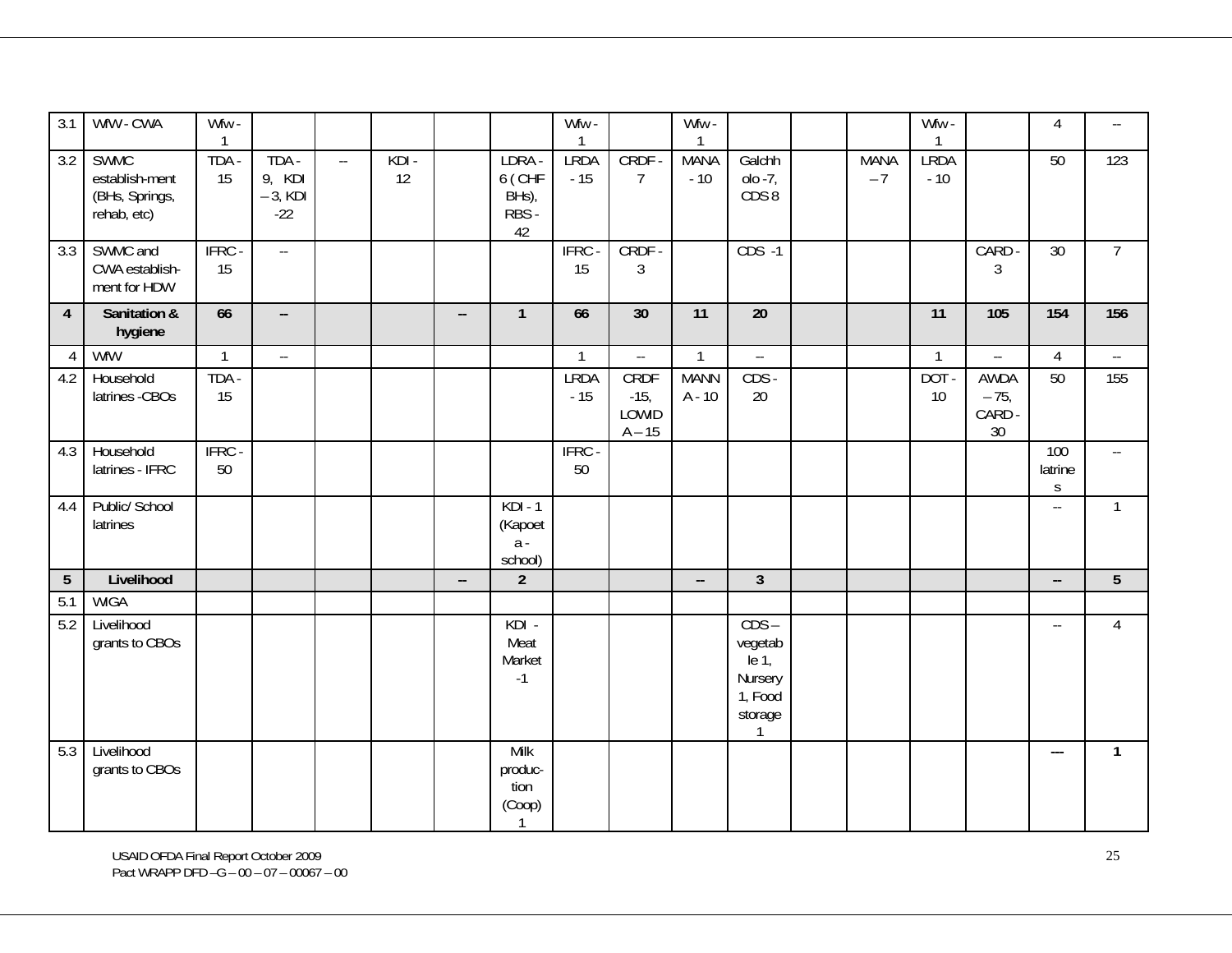|                | Implementing Partners and Activities - Central Equatoria |                       |                                       |                           |                                   |                       |                 |                          |                                      |                 |                 |                           |                            |
|----------------|----------------------------------------------------------|-----------------------|---------------------------------------|---------------------------|-----------------------------------|-----------------------|-----------------|--------------------------|--------------------------------------|-----------------|-----------------|---------------------------|----------------------------|
|                |                                                          |                       | Juba East                             |                           | Terekeka                          |                       | Lainiya         | Morobo                   |                                      |                 | Kajo Keji       |                           | Central Equatoria<br>Total |
|                | <b>Activities</b>                                        | Planned               | Achieved                              | Planned                   | Achieved                          | Planned               | Achieved        | Planned                  | Achieved                             | Planned         | Achieved        | Planned                   | Achieved                   |
|                |                                                          |                       |                                       |                           |                                   |                       |                 |                          |                                      |                 |                 |                           |                            |
| $\mathbf{1}$   | New and<br>rehabilitation of<br><b>Water Sources</b>     | $\overline{10}$       | $\overline{29}$                       | Ξ.                        | $\overline{10}$                   | 15                    | 10              | 10                       | $\overline{37}$                      | $\overline{15}$ | $\overline{14}$ | 50                        | 100                        |
| 1.1            | <b>Boreholes</b>                                         | <b>SFM - 10</b>       | OVADA -<br>1                          | $\mathbb{L}^{\mathbb{L}}$ | PARAD -<br>10                     | $JB - 15$             | <b>DRC - 10</b> | $JB - 10$                | $JB - 10$                            | SSDO-<br>15     | HYDRO -<br>10   | 50                        | 41                         |
| 1.2            | Hand Dug wells                                           |                       |                                       |                           |                                   |                       |                 |                          | $CAWP - 6$<br>CALO - 4               |                 | Rutad - 4       | $\mathbb{L}^{\mathbb{L}}$ | 14                         |
| 1.3            | Spring Development                                       |                       |                                       |                           |                                   |                       |                 | $\overline{\phantom{a}}$ | <b>CAWP 10,</b><br>CALO <sub>7</sub> |                 |                 | $\overline{\phantom{a}}$  | $\overline{17}$            |
| 1.4            | Rehab of hand pumps<br>and plat forms                    |                       | COMPAS<br>$S - 28$                    |                           |                                   |                       |                 |                          |                                      |                 |                 | $\mathbb{L}^{\mathbb{L}}$ | 28                         |
| $\overline{2}$ | Water harvesting                                         |                       |                                       |                           |                                   | $2^*$                 |                 |                          |                                      |                 |                 | $\overline{2}$            | $\overline{\phantom{a}}$   |
| 2.1            | pilot RWH                                                |                       |                                       |                           |                                   | $\overline{TBI}$ - 2  |                 |                          |                                      |                 |                 | $\overline{2}$            |                            |
| 2.2            | Upgrading of<br><b>Community Hafirs</b>                  |                       |                                       |                           |                                   |                       |                 |                          |                                      |                 |                 |                           |                            |
| 2.3            | Rain water harvesting                                    |                       |                                       |                           |                                   |                       |                 |                          |                                      |                 |                 |                           |                            |
| 3              | SWMC and CWA<br>establishment                            | 11                    | 29                                    | --                        | 10                                | 16                    | 10              | 11                       | 10                                   | 16              | 10              | 54                        | 100                        |
| 3.1            | WfW - CWA                                                | $\mathbf{1}$          |                                       |                           |                                   | $\overline{1}$        |                 | $\mathbf{1}$             |                                      | $\mathbf{1}$    |                 | $\overline{4}$            | $\overline{\phantom{a}}$   |
| 3.2            | SWMC establishment<br>(BHs, Springs, rehab,<br>etc)      | <b>JWSDO</b><br>$-10$ | Pact -1,<br><b>COMPAS</b><br>$S - 28$ | $\mathbb{L} \mathbb{L}$   | <b>ACCOMP</b><br><b>LISH - 10</b> | <b>ACORD</b><br>$-15$ | ASTAD -<br>10   | <b>SFM - 10</b>          | Loketa-10<br>CAWP<br><b>10, CALO</b> | SSDO-<br>15     | Rutad - 10      | 50                        | 86                         |
| 3.3            | SWMC and CWA<br>stab-lishment for<br><b>HDW</b>          |                       |                                       |                           |                                   |                       |                 |                          | CAWP 6,<br>CALO 4                    |                 | Rutad $-4$      | $\mathbb{L} \mathbb{L}$   | 14                         |

USAID OFDA Final Report October 2009 Pact WRAPP DFD –G – 00 – 07 – 00067 – 00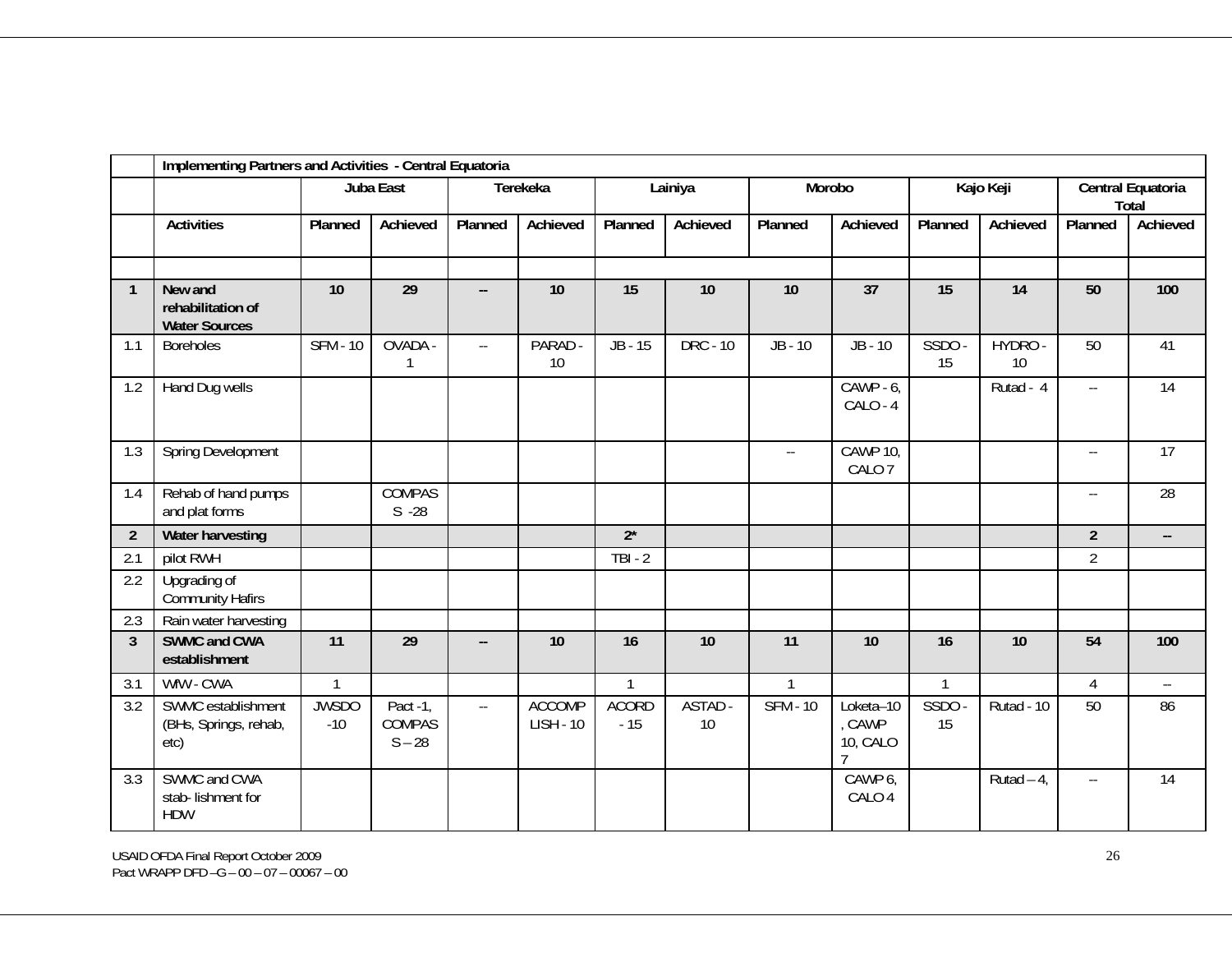| $\overline{4}$ | Sanitation & hygiene                                           | 10                    | $\overline{\phantom{a}}$ |                          | 15                    | $- -$     | 10                       | 101               | 15          | 40           | 50                       | 141   |
|----------------|----------------------------------------------------------------|-----------------------|--------------------------|--------------------------|-----------------------|-----------|--------------------------|-------------------|-------------|--------------|--------------------------|-------|
|                |                                                                |                       |                          |                          |                       |           |                          |                   |             |              |                          |       |
| 4.1            | WfW                                                            |                       |                          |                          |                       |           |                          |                   |             |              |                          |       |
| 4.2            | House hold latrines -<br>CBOs                                  | <b>JWSDO</b><br>$-10$ |                          | $\overline{\phantom{a}}$ | <b>ACORD</b><br>$-15$ |           | <b>SFM - 10</b>          | CAWP-<br>60, CALO | SSDO-<br>15 | RUTAD-<br>40 |                          |       |
|                |                                                                |                       |                          |                          |                       |           |                          | - 40              |             |              | 50                       | 140   |
|                | House hold latrines -<br><b>IFRC</b>                           |                       |                          |                          |                       |           |                          |                   |             |              | $\overline{\phantom{a}}$ | $- -$ |
| 4.3            | Public/School latrines                                         |                       |                          |                          |                       |           |                          | HESKY-<br>Eco-san |             |              | $- -$                    |       |
| 5              | Livelihhod                                                     |                       |                          |                          | --                    | 8         | $\overline{\phantom{a}}$ | 10                |             |              | $\sim$                   | 18    |
| 5.1            | Wfw                                                            |                       |                          |                          |                       |           |                          |                   |             |              |                          |       |
| 5.2            | Water-Related Income<br><b>Generation Activities</b><br>(WIGA) |                       |                          |                          |                       | $CHF - 8$ |                          | $CHF - 10$        |             |              | $\sim$                   | 18    |
| 5.3            | Livelihood grants to<br>CBOs                                   |                       |                          |                          |                       |           |                          |                   |             |              |                          |       |

\* Although the technical narration shows 10 rain water harvesting activities, the actual plan and budget allocation was only for 7.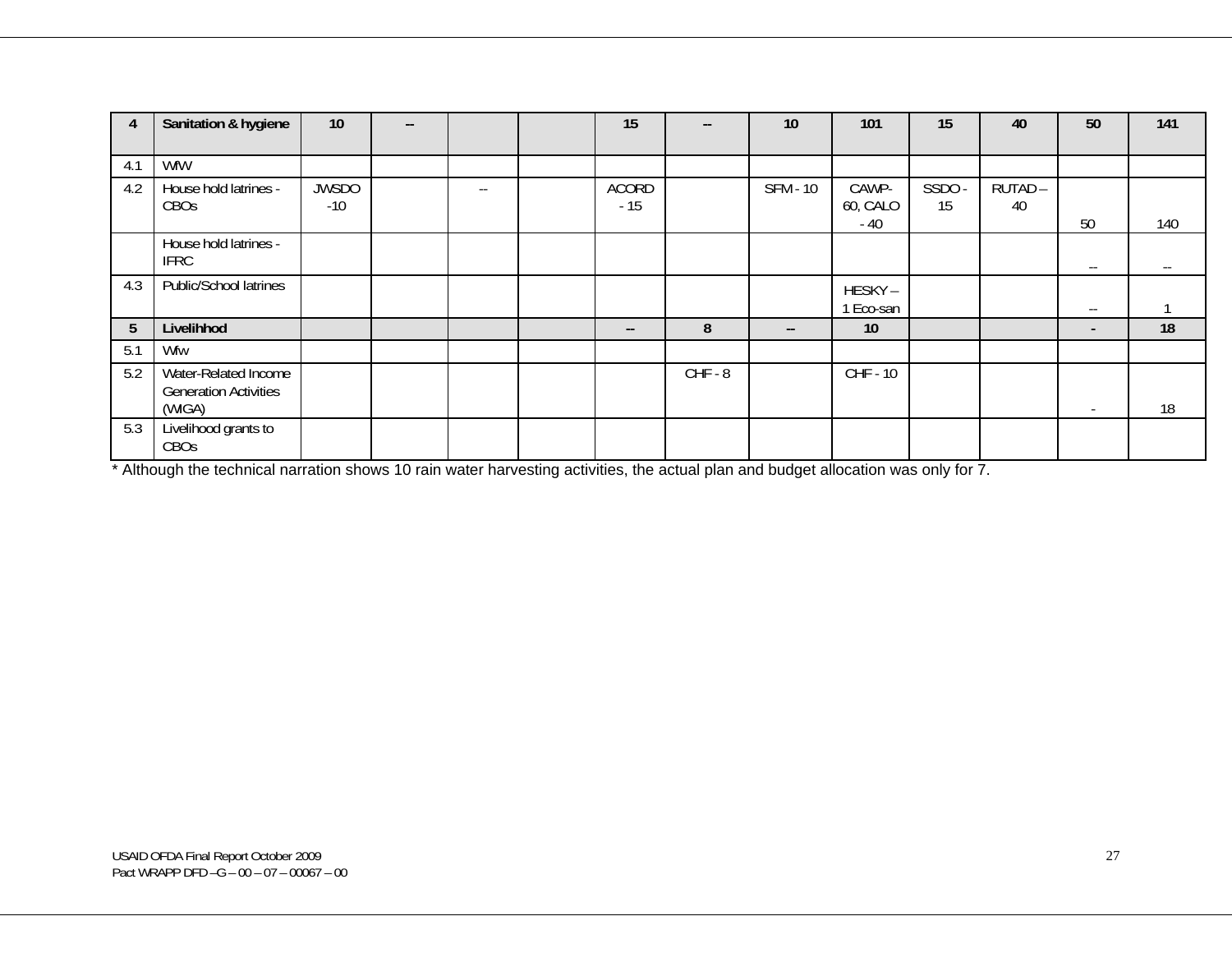#### **Annex E: WRAPP Equatoria Performance Indicators**

| Sanitation and Hygiene Promotion Indicators                                     | <b>Target Benchmark</b>                       | <b>WRAPP Indicator</b>                                                                                                                                                         |
|---------------------------------------------------------------------------------|-----------------------------------------------|--------------------------------------------------------------------------------------------------------------------------------------------------------------------------------|
| Number of water & sanitation committees revitalized, trained or established     | All new or rehabbed water points have WMC     | WMC established and trained in all 232 water points (92<br>boreholes, 70 repairs, 17 springs, 21 HDWs, 22 hafir<br>expansions, 6 new MWC established to existing<br>boreholes) |
| Average increase (in percentage of people) in good hand-washing practices       | 25% increase in hand washing                  | Hygiene training impacts not yet monitored. However,<br>the hand wash practice in Kit one area, Magwi County<br>have high achievement rate                                     |
| Number of public latrines constructed                                           | 3 public latrine                              | 2 public latrines                                                                                                                                                              |
| <b>Water Indicators</b>                                                         |                                               |                                                                                                                                                                                |
| Geo-coordinates of every protected water point established                      | All new or rehabbed water points              | More than 97% have coordinates                                                                                                                                                 |
| Number of beneficiaries receiving water from protected water points             | 500 beneficiaries per water point             | Average approx. 500 beneficiaries per water point                                                                                                                              |
| Increase in water quantity available                                            | 20 liter increase in daily consumption        | Average increase 10 (liters/person/day)                                                                                                                                        |
| Average reduction in time spent collecting water per household                  | 2 hour reduction in time for collecting water | Average approximate reduction was 1.5 hours                                                                                                                                    |
| Percentage of water points with 0 coliforms/100ml at commissioning              | 0% testing positive for coli forms            | Biological testing done on random samples                                                                                                                                      |
| Number of water points completed (boreholes, hand-dug wells, & SWDS)            | 215 water points programmed                   | 130 new water points completed to date                                                                                                                                         |
| Number of water points constructed in environmentally sound manner              | 100% environmentally safe                     | 95% constructed in environmentally safe manner                                                                                                                                 |
| Percentage of residents accessing water locally                                 | 100% local water access                       | Estimated at approximately 95%                                                                                                                                                 |
| Percentage of returnees accessing water locally                                 | 100% local water access                       | Estimated at approximately 95%                                                                                                                                                 |
| <b>Livelihoods Success Indicators</b>                                           |                                               |                                                                                                                                                                                |
| Number of water point-related businesses established                            | 4 livelihoods programming                     | Qualitative data only. 18 income generating business<br>established under the CHF grant.                                                                                       |
| Contribution to sustainable water provision attributed to livelihood activities | All new or rehabbed water points              | Qualitative data only                                                                                                                                                          |
| <b>Gender Equity Indicators</b>                                                 |                                               |                                                                                                                                                                                |
| Numbers of women active in Community Water Management Committees                | 40% women involved in SWMCs                   | Approximately 25% female representation                                                                                                                                        |
| Number of individuals (disaggregated by gender) trained in O&M                  | 40% women involved in O&M                     | Approximately 15% female representation                                                                                                                                        |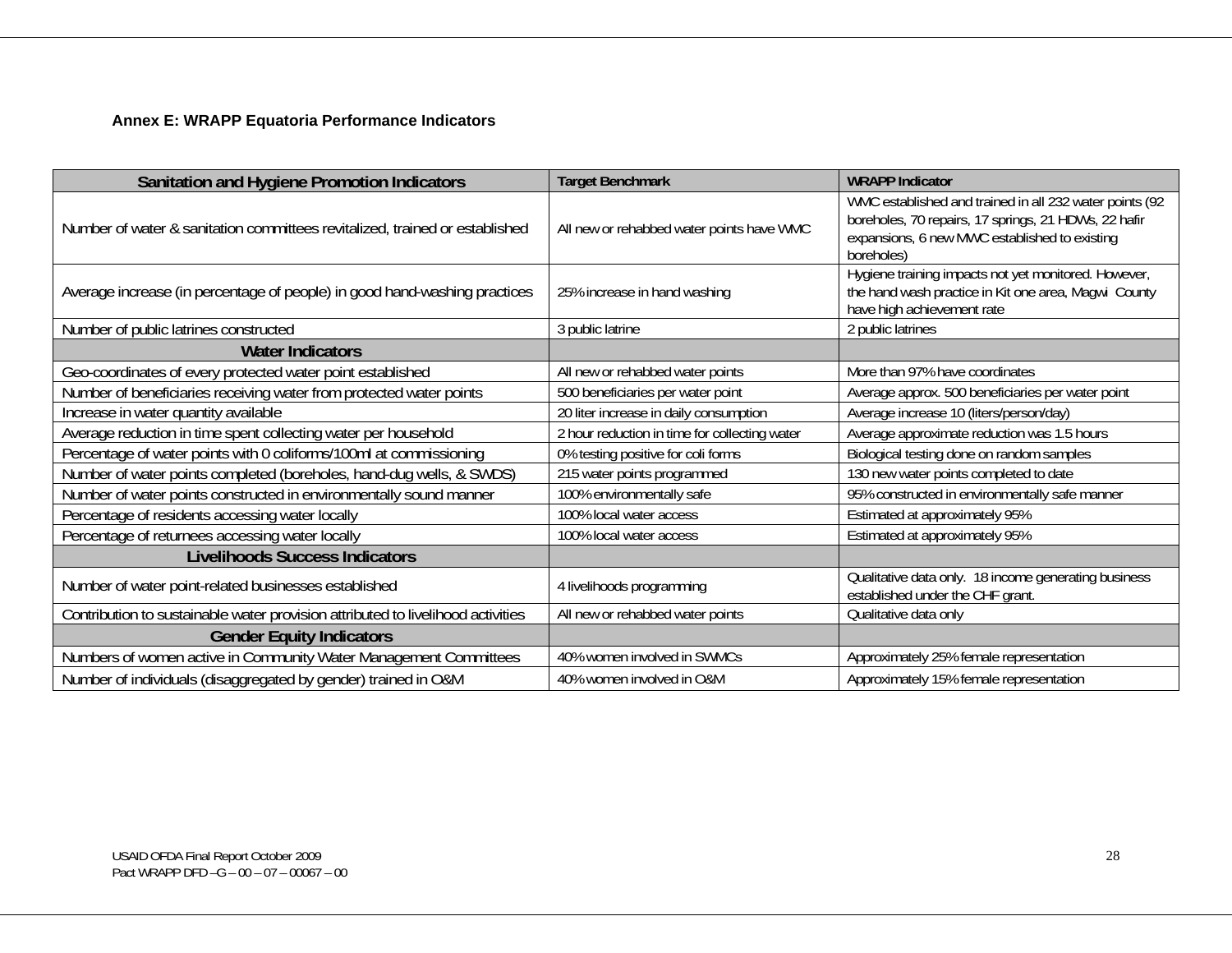#### **Annex F: Photos**



One of the two ferro-cement storage tanks in Kimatong.



New borehole in Ikotos County.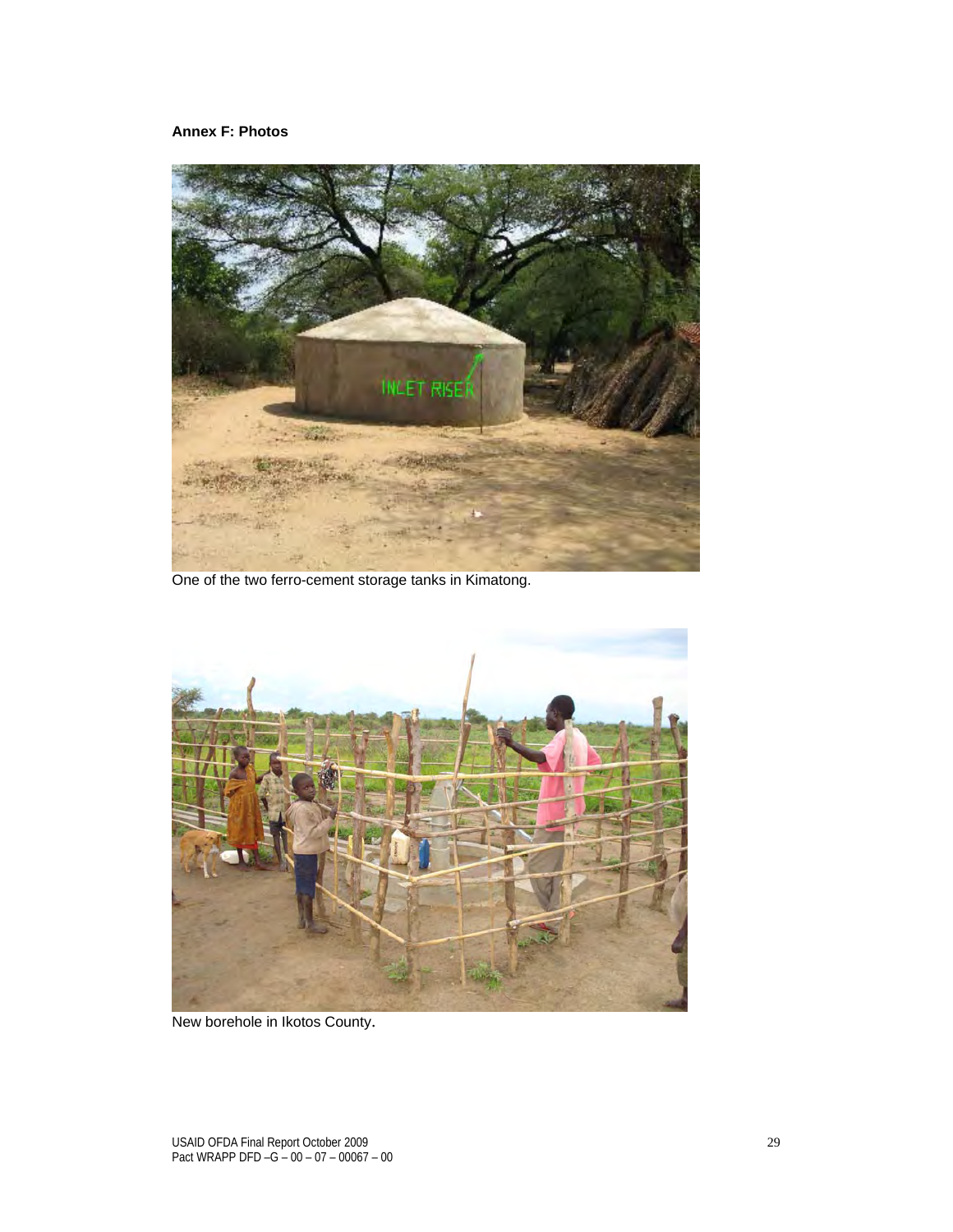

A newly constructed borehole in Lafon.



Household latrine in Kit One supported by AWDA ( Mrs. Rebecca, AWDA leader, on the right). Walls and roof was later built by the households.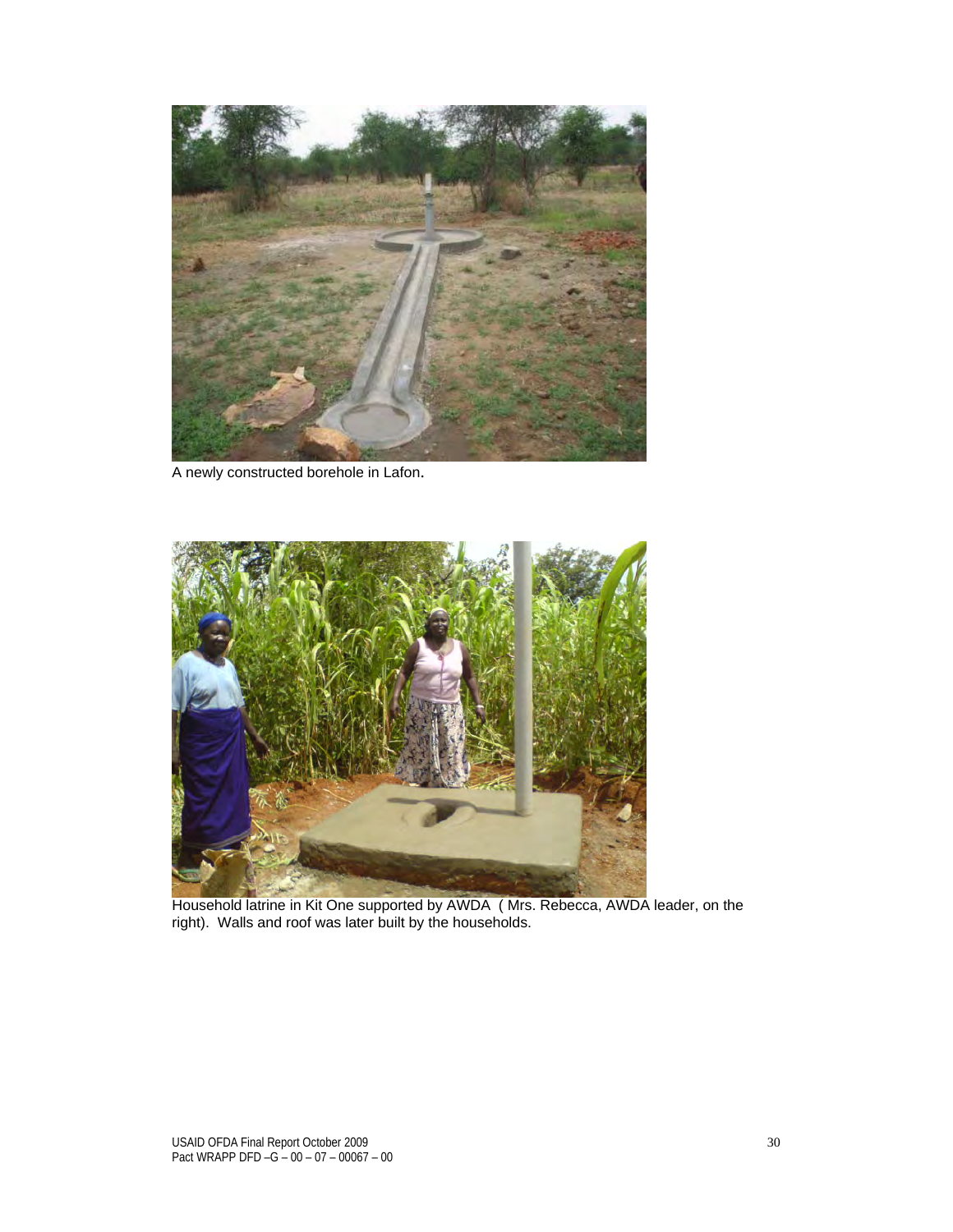

Protected spring, Boyo, Kimba Payam, Morobo.



Roof catchment tank, Namorunyang school, Kapoeta South, built by LRDA.